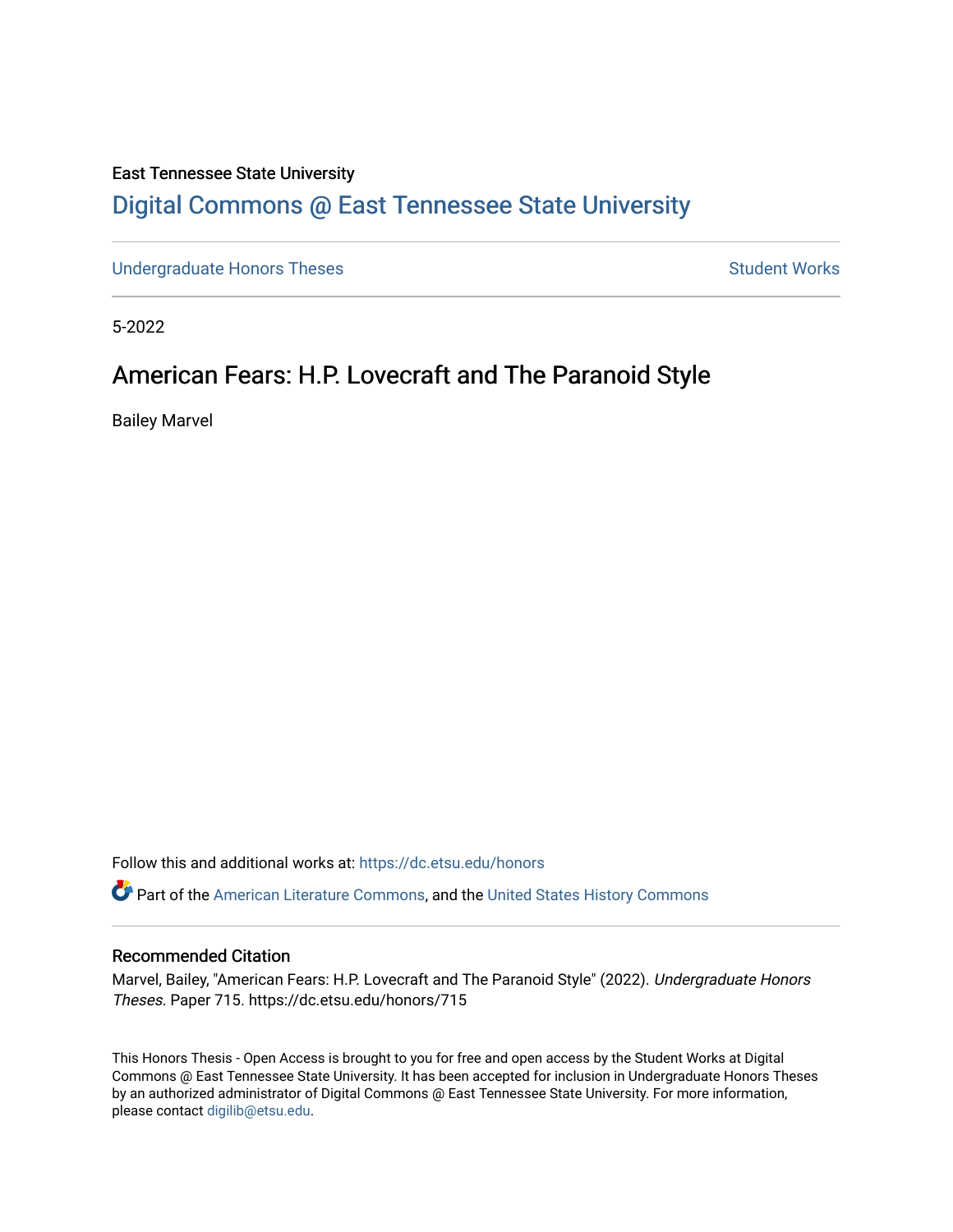American Fears: H.P. Lovecraft and The Paranoid Style

By

Bailey Charles Hylon Marvel

An Undergraduate Thesis Submitted in Partial Fulfillment of the Requirements for the University Honors Scholars Program Honors College and the Honors-in English Program College of Arts and Science East Tennessee State University

 $1189$ Date

Bailey "Charles" Marvel

Dr. David M. Jones, Thesis Mentor

Date

 $4114/2022$ 

Dr. Thomas Allen Holmes, Reader

Date: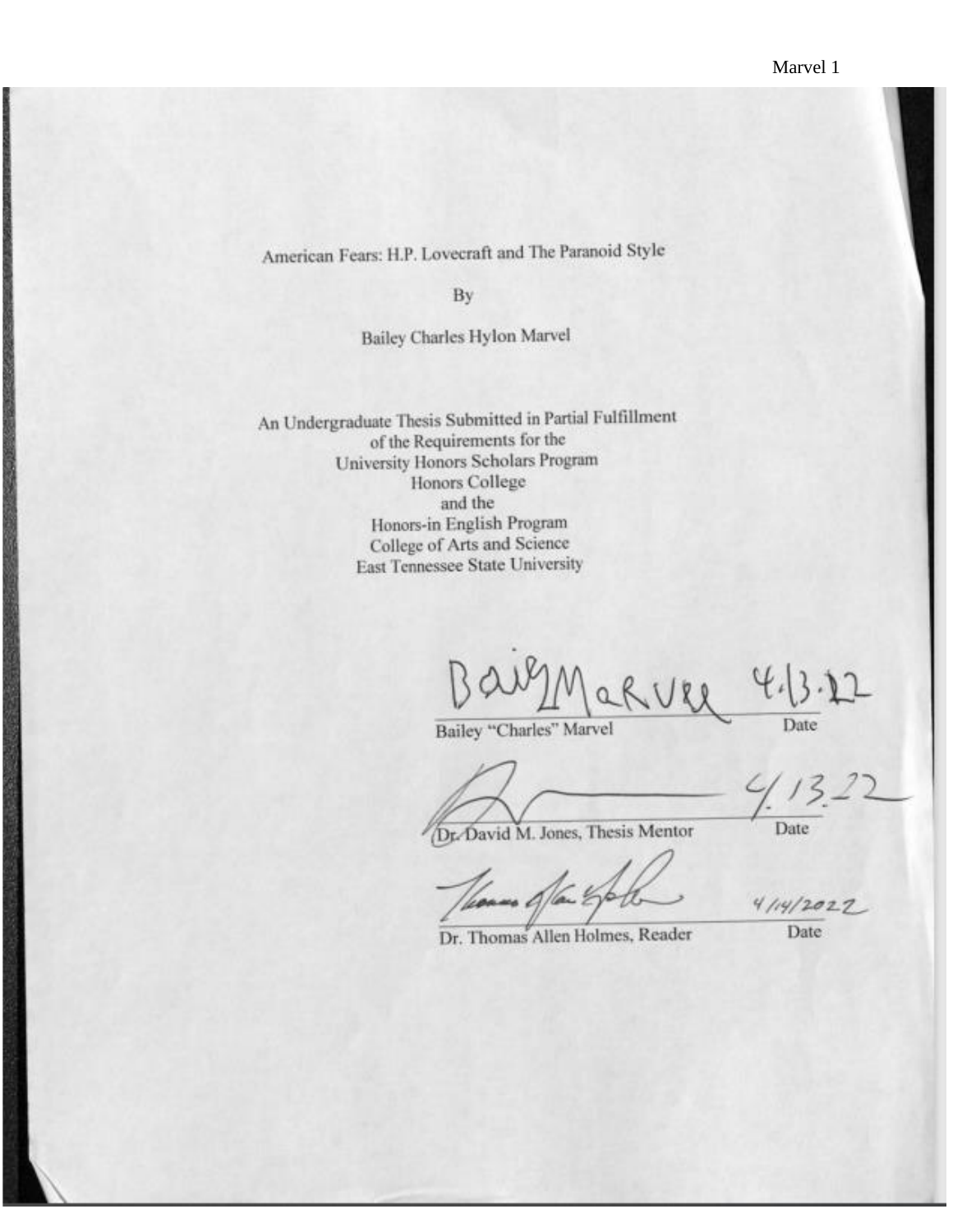## **Acknowledgments**

I would like to thank my thesis mentor Dr. David Jones. I first met Dr. Jones in the fall semester of 2020. It was a Zoom class and he was teaching American Literature to 1865. During class one day he said "America is a terrific and amazing place of near limitless opportunities. America is also a place of countless injustices and a history wrought with prejudice and greed. The key to being a scholar of American history, culture, and literature is to recognize both images of America as true and valid; not matter how disparate they might seem." When he said those words, I knew I wanted him to be my thesis mentor. I want to thank him for all the help he has provided me through this whole process and for giving this thesis real direction and inspiration. I would also like to thank Dr. Thomas Alan Holmes for taking time out of his busy schedule to help me edit and proofread this thesis, as well as his concise and well thought out comments during the editing process. I would like to thank my friends Avery Lane Leonard and Josh Nave for listening to my thoughts about the subjects of H.P. Lovecraft, the American psyche, and the paranoid style. Josh had actually graduated the year before me and had written a thesis of his own so he was also able to guide and encourage me throughout the process. Finally, I would like to thank my parents for supporting me throughout my college career and for supporting me in all my interests…no matter how niche.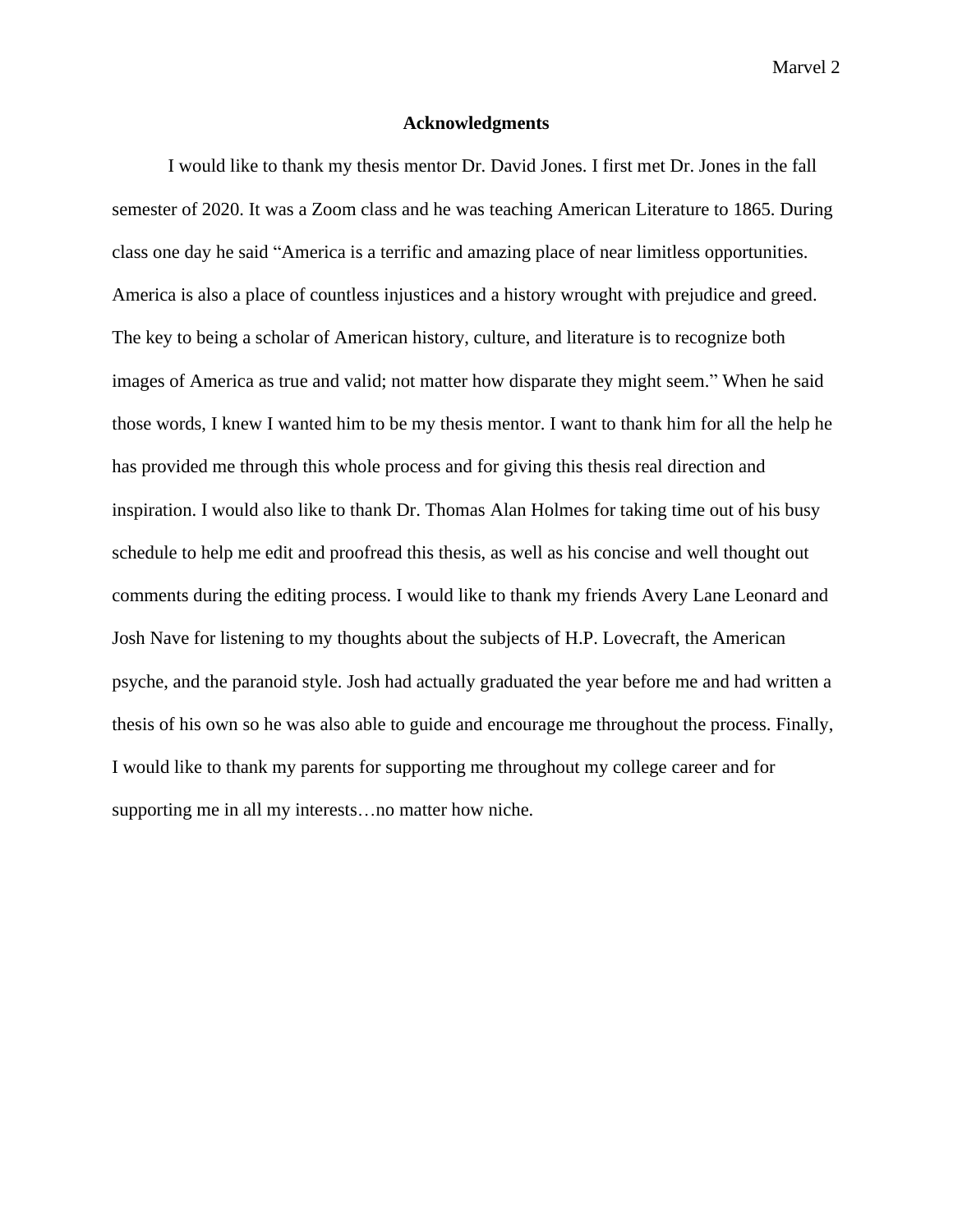# Table of Contents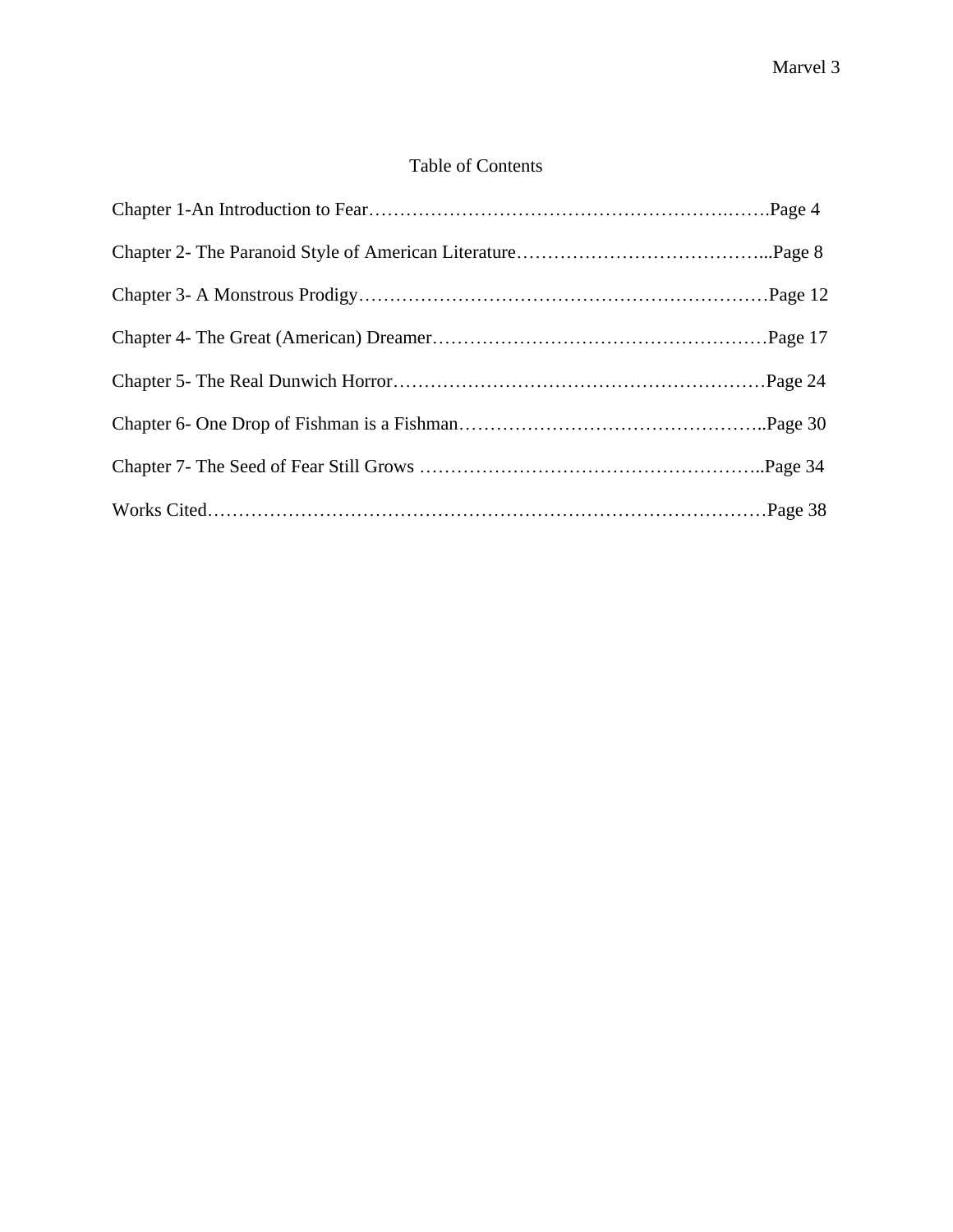#### **Chapter 1**

# **An Introduction to Fear**

"Cosmic horror", "eldritch horror", and "Lovecraftian horror" all describe a style of horror created by H.P. Lovecraft. Cosmic horror is about grappling with the scale of the universe around you. It is about realizing that everything you know and love is on a small island surrounded by a vast cosmic ocean that contains terrors that you could not possibly conceive. There is a sense of hopelessness, of inevitability in eldritch horror, reinforced by a concept that appears repeatedly throughout Lovecraft's mythos: The Great Old Ones. The Great Old Ones are a group of alien gods who ruled over the earth in its primordial state. These gods now slumber deep beneath the seas, dreaming, waiting until it is time for them to rise and take the earth back from humanity. The Old Ones are unknowable; everything about them including their misshapen spawn is incomprehensible. To even gaze upon a fraction of their being is to stare into the face of madness itself. The Great Old Ones are madness itself; they are the concept of entropy. To make matters worse some cultists worship these Old Gods. These cultists seek to accelerate their returns in the vain hope of gaining favor with them; these cultists lurk in the shadows, performing all sorts of evil acts against their fellow man.

The protagonists of Lovecraft's stories never truly succeed at defeating the Old Ones; at best they merely delay the inevitable; at best they survive their encounters with these primordial forces; permanently scarred by forbidden knowledge. Lovecraft wrote many stories that help codify an understanding of cosmic horror. The short story "The Call of Cthulhu" (1928), arguably one of Lovecraft's most famous works, includes incredibly concise encapsulations of the themes and ideas of Lovecraftian horror.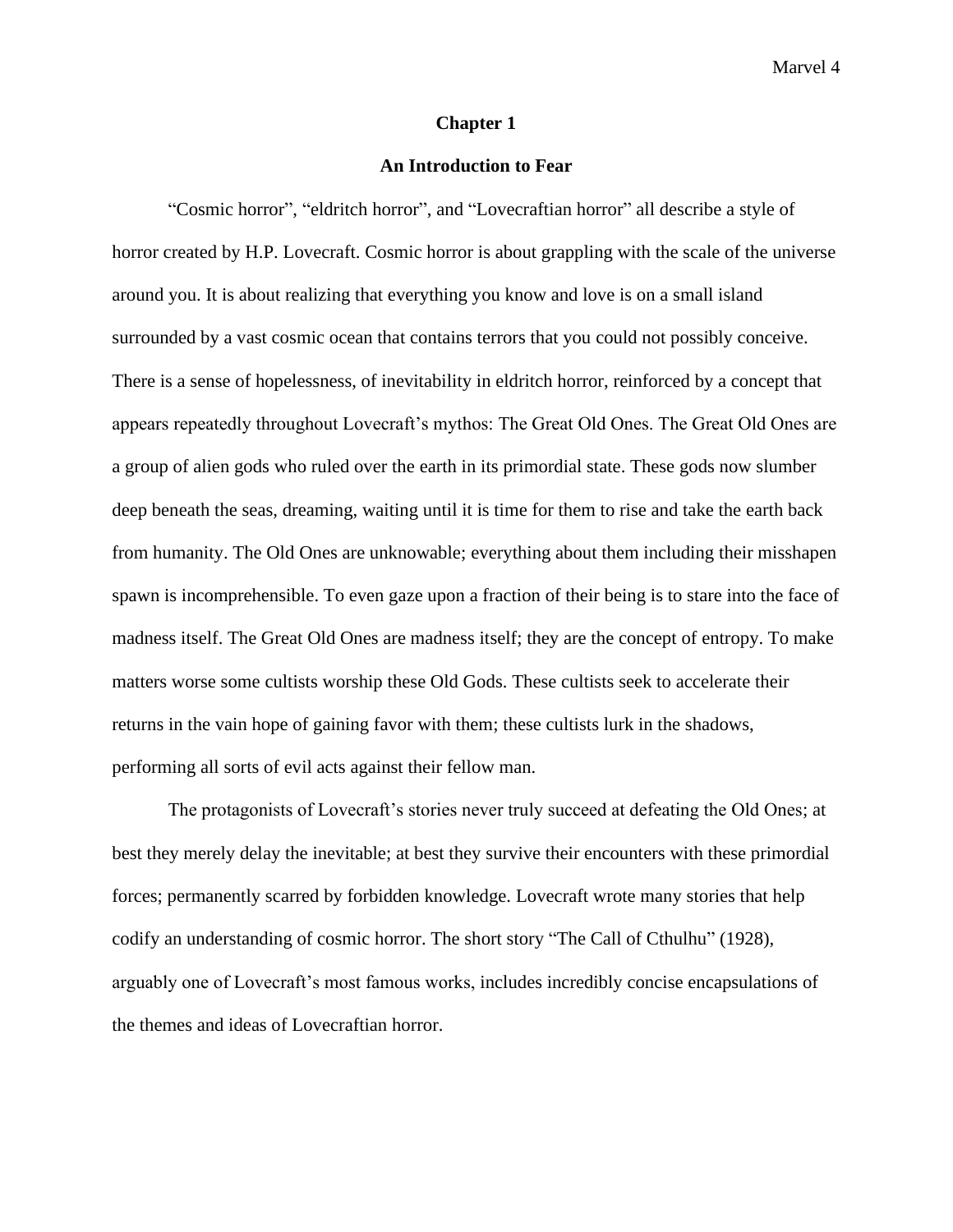The most merciful thing in the world, I think, is the inability of the human mind to correlate all its contents. We live on a placid island of ignorance in the midst of black seas of infinity, and it was not meant that we should voyage far. The sciences, each straining in its own direction, have hitherto harmed us little; but some day the piecing together of dissociated knowledge will open up such terrifying vistas of reality, and of our frightful position therein, that we shall either go mad from the revelation or flee from the deadly light into the peace and safety of a new dark age.

(Lovecraft 36)

In the mythos of Lovecraft, a mythos established over many works, science, and progress will not protect humanity. In the Lovecraftian mythos science and progress is ultimately what will lead to humanity's downfall. Society is doomed to fall; either by madness or by a new dark age. It is a bleak image that Lovecraft paints in his works and one that inspires fear and paranoia. That is the existential dread of Lovecraftian horror.

The ascetics of Lovecraftian horror have helped the sub-genre survive for almost a century. Lovecraftian horror is known for a wet and organic ascetic inspired by Lovecraft's own fear of the sea. The monsters are often ugly, asymmetrical, slimy, and utterly inhuman. Those that do take more human forms tend to represent a perversion of that form. Tentacles, eyeballs, and mouths placed seemingly haphazardly on a sort of gelatinous blob describe a few of Lovecraft's monstrous creations. Some of the horrors Lovecraft would not even describe in great detail stating that his words failed him because of how unfathomable the horrors were.

While Lovecraft was able to establish an influential subgenre of horror, it is vital to also establish that his works are deeply problematic. His short stories, novellas, and even poems involve classist, racist, and xenophobic themes and depictions. To say that Lovecraft was merely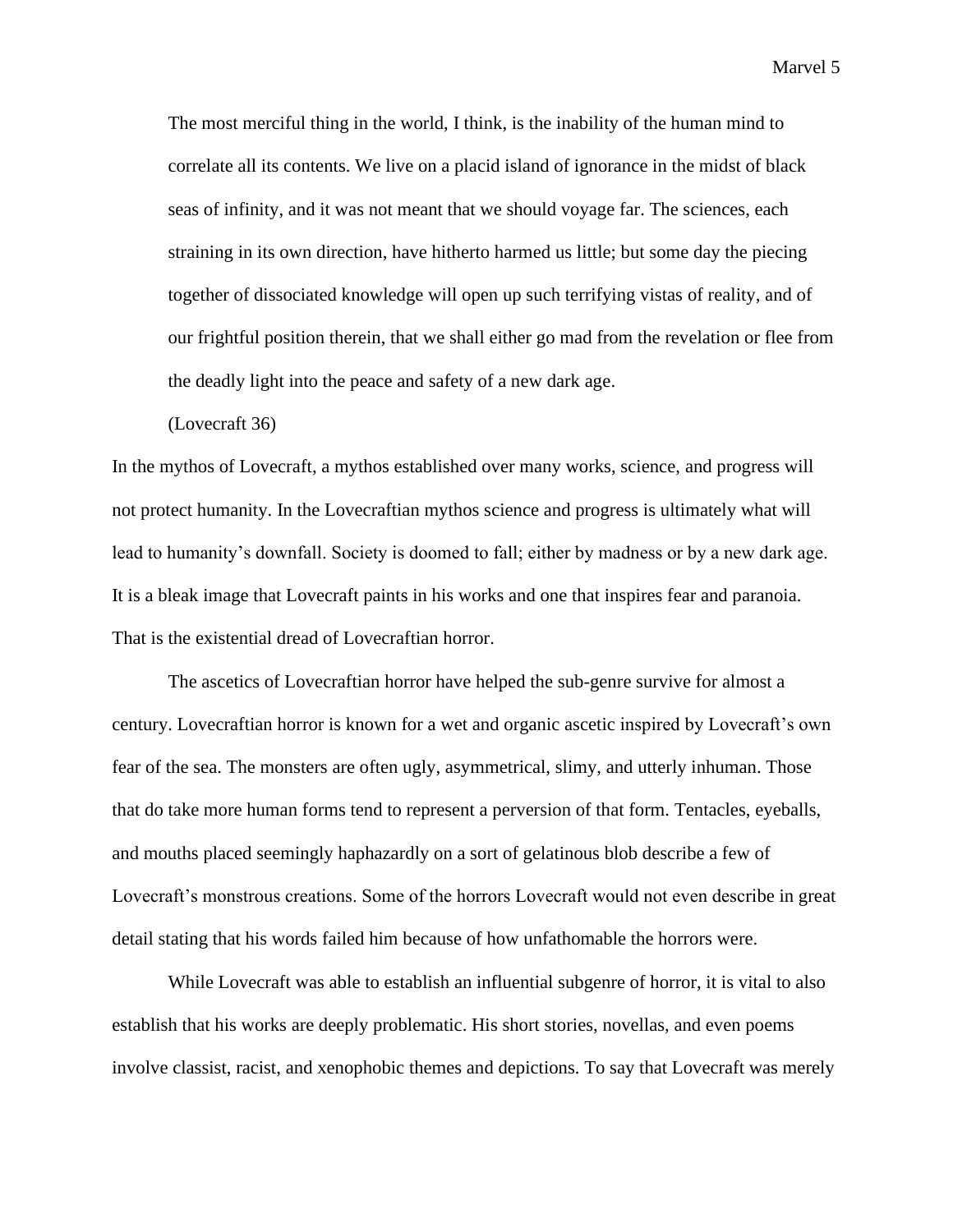a product of his time is not inaccurate but it does not tell the whole story. Lovecraft was deeply invested in his Anglo-Saxon heritage as well as making sure America maintained a certain level of "purity." Lovecraft published a magazine named "The Conservative" from 1915 to 1923 in which he wrote about such opinions. In the second issue he writes this about the film *Birth of a Nation* (1915); a film that helped create a positive picture of the Ku Klux Klan in the minds of Americans.

The Negro is fundamentally the biological inferior of all White and even Mongolian races, and the Northern people must occasionally be reminded of the danger which they incur in admitting him too freely to the privileges of society and government… Race prejudice is a gift of Nature, intended to preserve in purity the various divisions of mankind. (Lovecraft 45)

He believed in maintaining England as the United States' mother country going as far as believing that America should embrace an English style aristocracy as its main form of government. Lovecraft was paranoid about many things, among them were immigrants, miscegenation, and any non-white person.

These fears are shown repeatedly in Lovecraft's bibliography. In the aforementioned "The Call of Cthulhu," the cult that worships Cthulhu, one of the Great Old Ones, is made up almost entirely of African- Americans, Native Americans, and those of mixed descent. One of Lovecraft's novellas: "The Dunwich Horror" (1929) features the Whateley family, an inbred, uneducated, white family from the backwoods of Massachusetts; the patriarch of which also worships one of the Great Old Ones, Yog-Sothoth. The plot of "The Shadow Over Innsmouth" (1936) is not at all subtle in its allegory of miscegenation and the "horrors" it brings.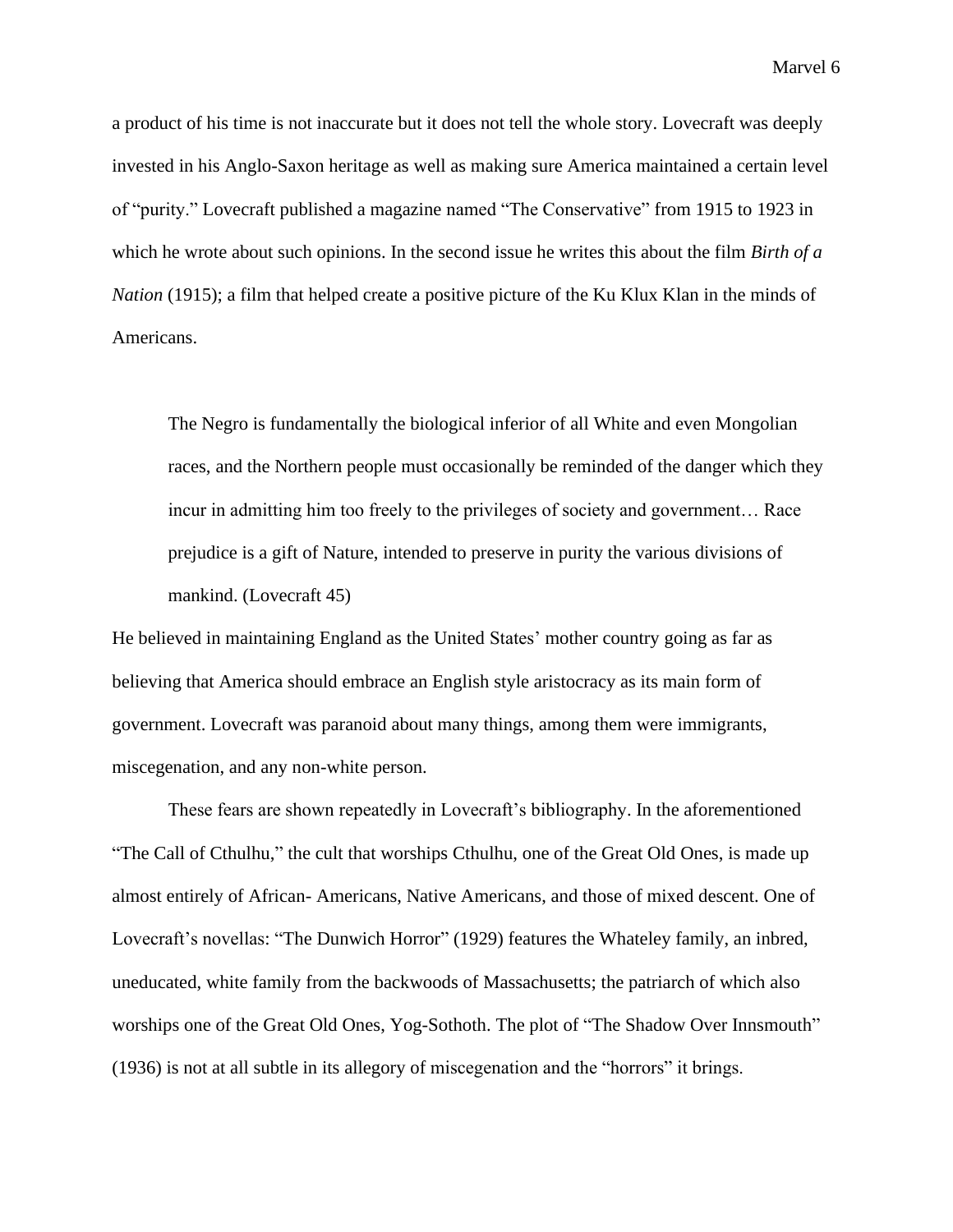Unfortunately for all that Lovecraft's work has given to the horror genre, from thoughtprovoking themes to a deeply unsettling aesthetic, it cannot be denied just how interlinked Lovecraft's work is with these problematic elements.

In this way, Lovecraft created a snapshot of American paranoia during the Interwar period. The Eugenics and Nativist movements were both popular during Lovecraft's time. Eugenics was the study of human genetics. It is believed that the social woes of America could be addressed with "proper breeding." Many eugenicists encouraged people to marry for beauty, strength, and intelligence with the hope being the improvement of the American people. In practice, the Eugenics Movement resulted in scientific racism and forced sterilization. In his influential book, *The Passing of the Great Race*(1916), Madison Grant writes

Mistaken regard for what are believed to be divine laws and a sentimental belief in the sanctity of human life tend to prevent both the elimination of defective infants and the sterilization of such adults as are themselves of no value to the community. The laws of nature require the obliteration of the unfit and human life is valuable only when it is of use to the community or race. (qtd. in Kharem 103)

Today many Americans underestimate the popularity of Eugenics during the Interwar period, but this influence cannot be denied with some sterilization laws remaining in several states up until the 1970s. Nativism is a political philosophy that privileges those native to American culture as opposed to immigrants to America. Nativist rhetoric still is prevalent in American politics concerning immigration and the handling of refugees. In spite of the problematic nature of Lovecraft's works writers and artists are still inspired by his works, even creators of color, each adding their own voice to cosmic horror. Lovecraft tapped into the underlying violence of the American mythos. His fear of "primordial forces," his fears of being usurped, his fear that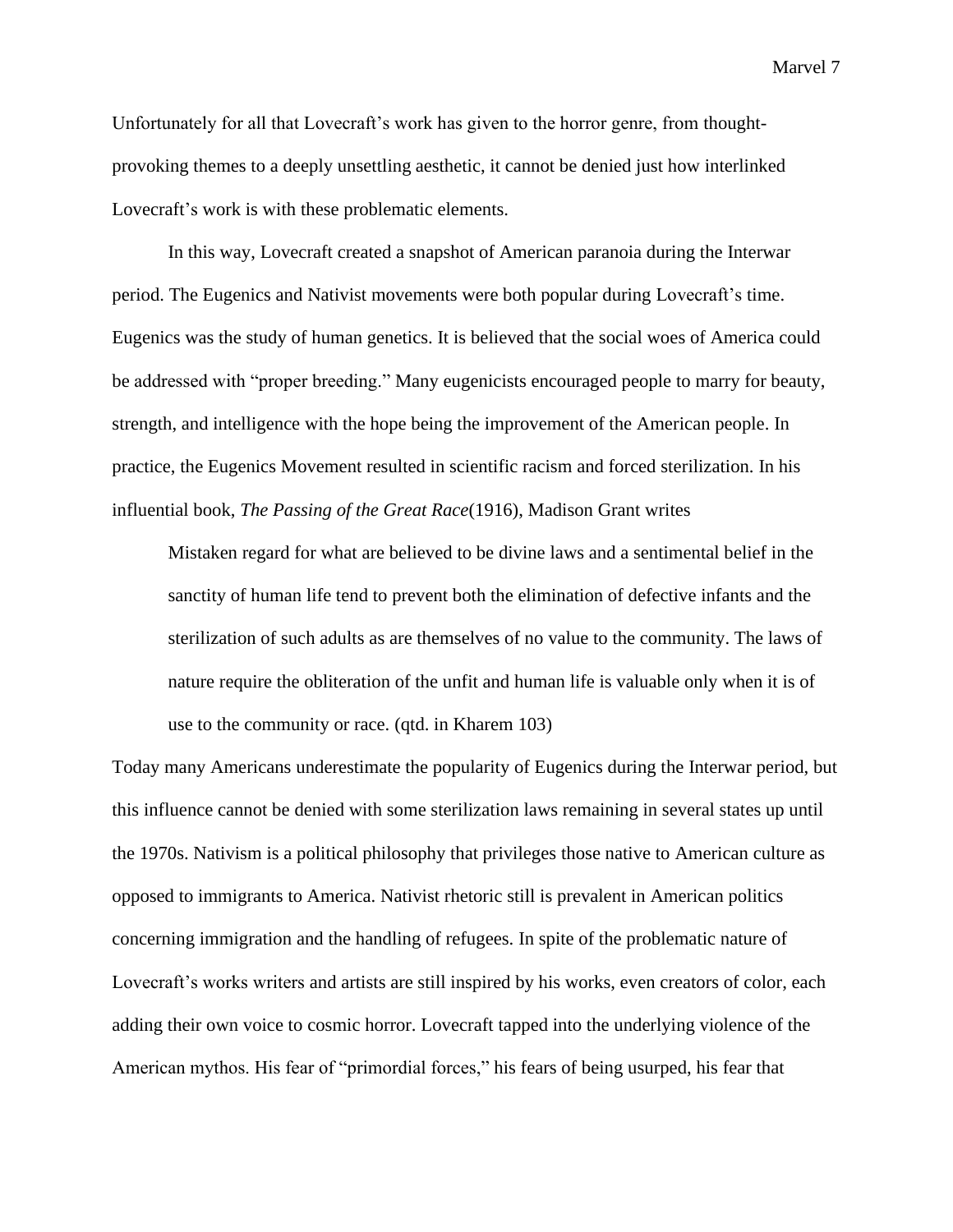society that America would crumble into dust, are all crucial to the American psyche. America boasts about its freedoms, and the courage of great men it took to gain those freedoms but America can also be scared and paranoid. Lovecraft was a prejudiced and paranoid man, and his prejudices and paranoia are a major part of his works. The fear that Lovecraft felt and wrote, is the same fear that continues to guide and shape America itself.

## **Chapter 2:**

# **The Paranoid Style of American Literature**

Democracy is a fascinating system in that it is facilitated by a debate and a discourse of ideas. Public debates serve the function of allowing our political candidates to vocalize their opinions and policies; as well as state how they believe those policies will improve the country as a whole or state how their rivals' policies will fail the nation. In this rhetoric, we see what American historian Richard Hofstadter referred to as the "paranoid style" of American politics. In his article, "The Paranoid Style of American Politics," written for Harper's Magazine, Hofstadter argues that many movements throughout American history involve a great deal of paranoia and prejudice.

In the history of the United States one find it [the paranoid style], for example, in the anti-Masonic movement, the nativist and anti-Catholic movement, in certain spokesmen of abolitionism who regard the United States as being in the grips of a slaveholder's conspiracy, in many alarmist about the Mormons, in some Greenback and Populist writers who constructed a great conspiracy of international bankers, in the exposure of a munitions makers' conspiracy of World War I, in popular left-wing press, in the contemporary American right wing, and on both sides of the race controversy today,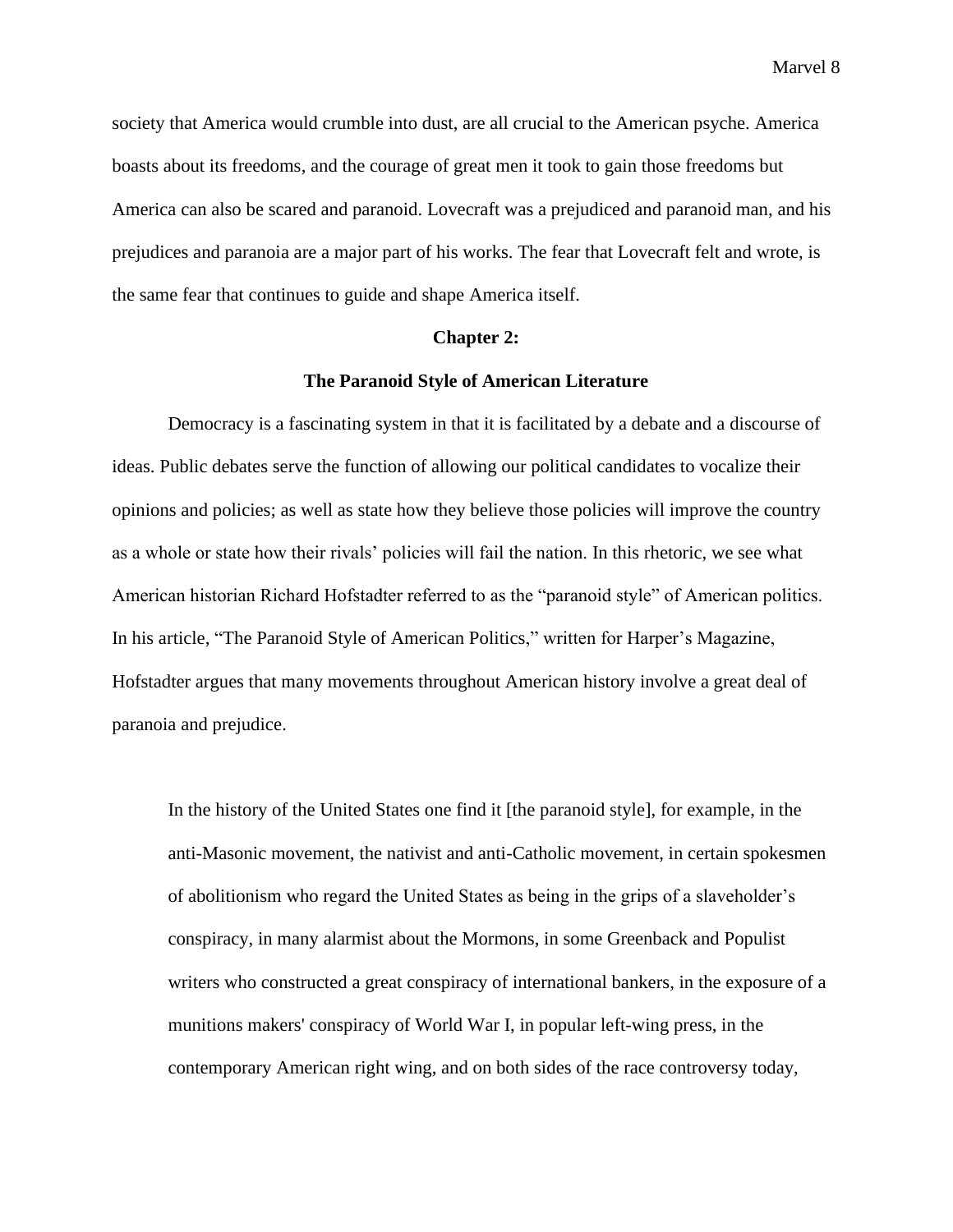among White Citizens' Councils and Black Muslims. I do not propose to try to trace the variations of the paranoid style that can be found in all these movements, but will confine myself to a few leading episodes in our past history in which the style emerged in full and archetypal splendor. (Hofstadter)

As Hofstadter explains it the paranoid style is the result of the animosity and anger of the American people being leveraged for political gain. Fear and anger can be powerful tools in the hands of charismatic leaders. Leaders who sometimes seek to subvert the rights of others and make scapegoats of various oppressed groups. As Hofstadter is keen to point too, the paranoid style is found in various movements throughout American history; on both sides of the political spectrum.

Richard Hofstadter wrote "The Paranoid Style of American Politics" as a response to McCarthyism, a period of American history filled with paranoia and prejudice in which ruined the lives of many Americans. However, it is not difficult to see the paranoid style in today's American politics. In the 2016 election, Donald Trump constructed a populist argument that positioned the "average American" in opposition to coastal elites who ruled politically and economically. Trump's rhetoric is not unlike a populist argument made by Andrew Jackson that positioned Tennessean pioneers against North Eastern politicians and industrialists who would rather protect their own interests as opposed to the interest of the pioneers expanding ever westward. This rhetoric often comes down to an "us versus them" scenario. This scenario manifests in two distinct but interconnected ways. The "Them" have formed a cabal of sorts to keep "us" down so that they may prosper; the elites, the Illuminati, the bourgeois, the Masons, the deep state, whatever they are referred to as they control our society and seek to undermine our freedoms and liberties. The other version of "Them" we see in America's paranoid style is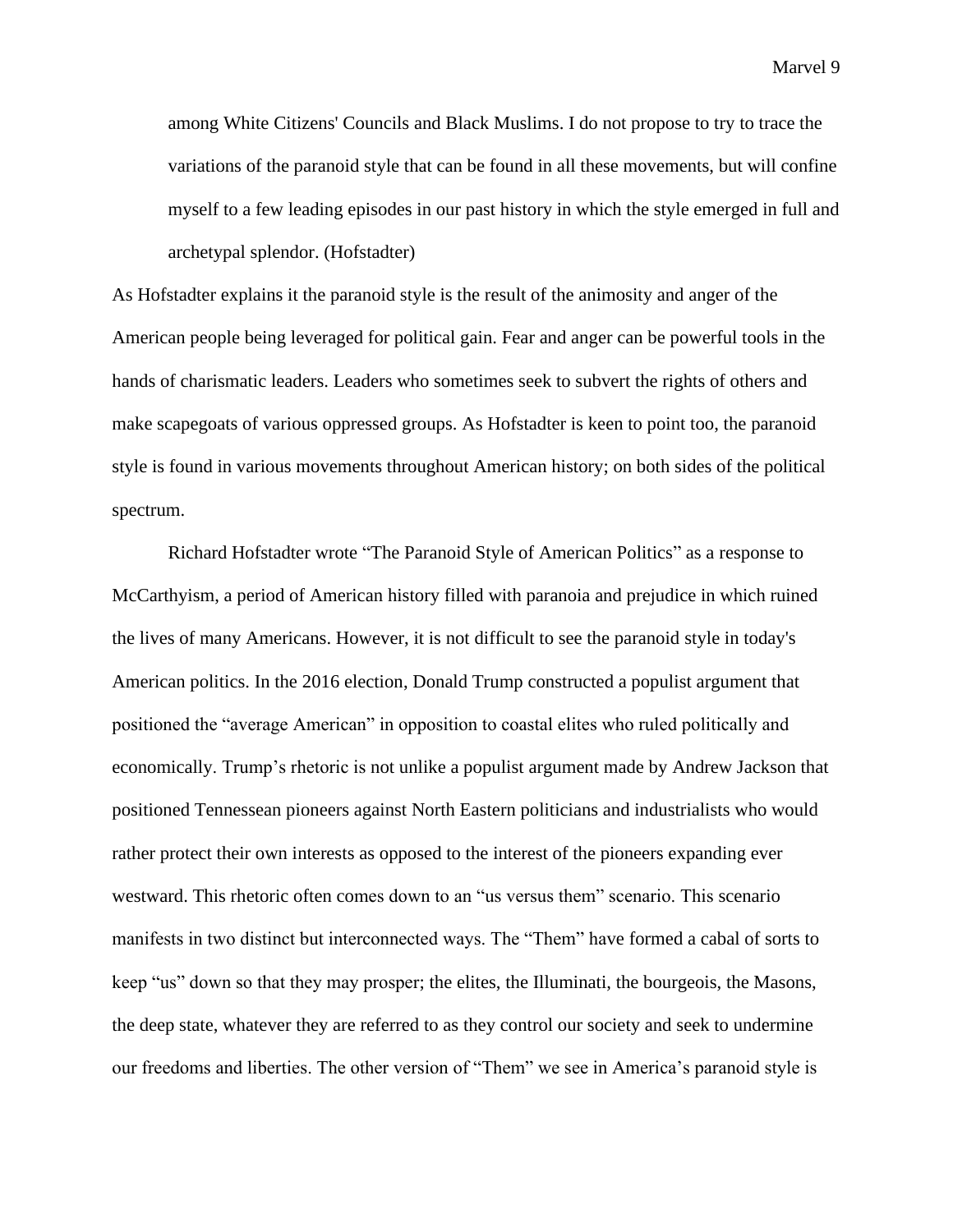what I will refer to as the "Invaders." According to this variant of the "us versus them" rhetoric the invaders are groups of people who seek to invade the lands as well as pervert and delude the culture. They come seeking opportunity even going as far as to rip it out of the hands of the American people. They change the language, the culture, and the rights of the American people, and steal the culture away from the people. Repeatedly this "Invaders" rhetoric has been used against immigrants and refugees to America. Benjamin Franklin feared how German immigrants would change the Anglo-Saxon ways of America, the eugenics movement fear how immigrants would taint the white race with their "primitive genes," and even today many right-wing politicians argue how Hispanic immigrants and Muslim refugees are changing and tainting American culture and American values.

The paranoid style is a part of many aspects of American politics and repeatedly has been employed in American rhetoric. The paranoid style however can also be found in American literature. Lovecraft's description of existential dread, alien monsters, and dastardly cults is the same language used in the paranoid style. There is something inherently xenophobic about many of the themes of Lovecraft's horror. Lovecraft's work deals with the fear of the unknown, the fear of the unusual, the fear of that which our mortal minds refuse to comprehend. Excluding the human antagonists of his stories, which will be discussed at length later, what makes the Cthulhus and the Yog-Sothoths in Lovecraftian horror fear-inducing is their alien nature. Everything about them is foreign to such an extent that they cannot be reasoned with or understood.

A common metaphor for describing the "Old Ones" (the Pantheon of ancient gods in Lovecraft's connected mythology) is that we are but ants or a speck of dust compared to them. However, the Old Ones are also described as primordial and ancient; in many ways unevolved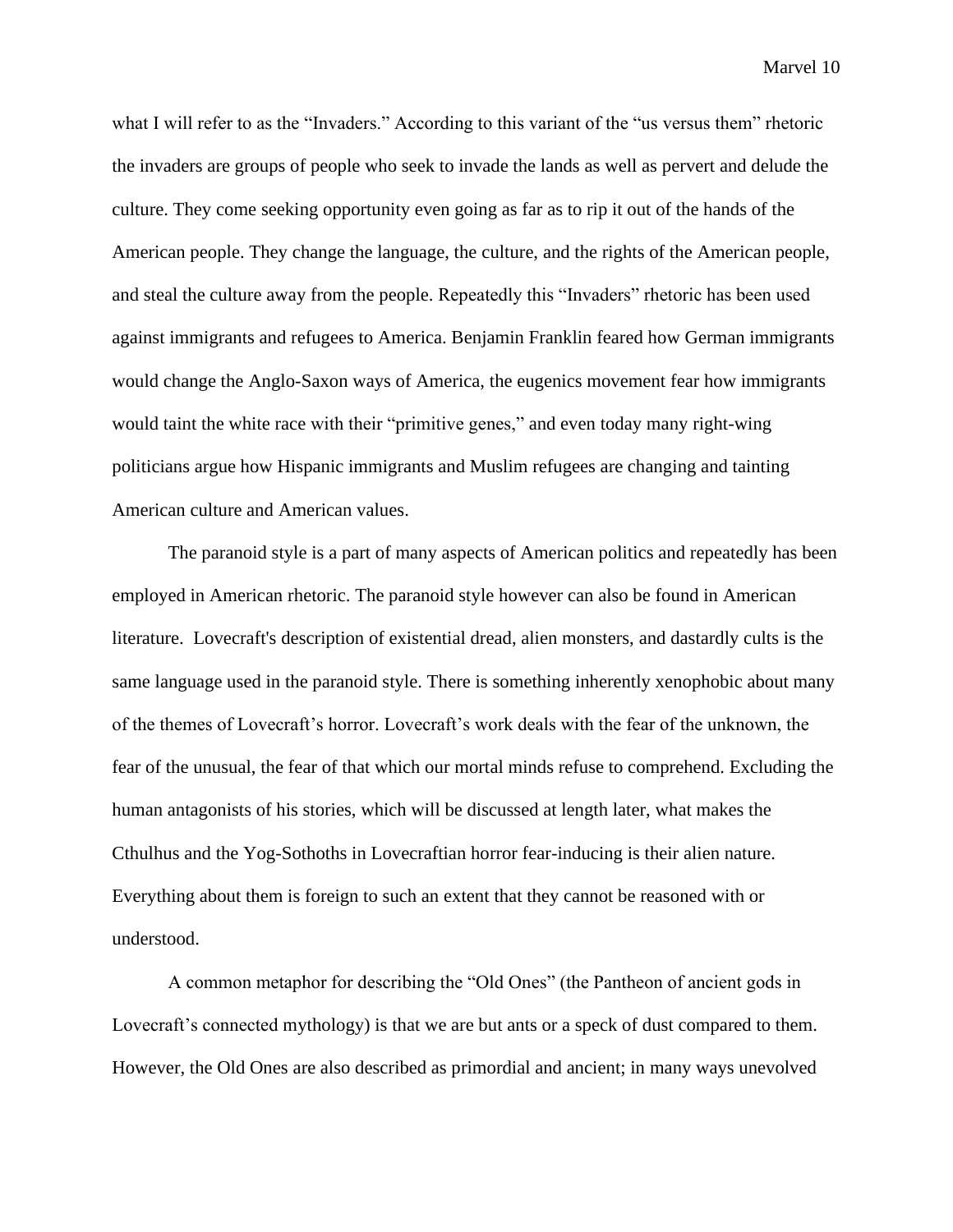compared to the more accepted portrayal of divinity. Those who worship the Old Ones are not lifted to a state of grace but rather corrupted and polluted. This connects well to some of the xenophobic ideas of eugenics. A tenet of American eugenics in the 1920s was that the non-white races are more primordial and less evolved than the white race and that interbreeding with them will result in a polluted offspring and the eventual downfall of the white race.

The decline of society is another theme that pops up in Lovecraft's work. The Whateleys of "The Dunwich Horror" were a once-proud family but have decayed and given in to inbreeding and unholy religious practices. "...the natives are now repellently decadent, having gone far along that path of retrogression so common in many New England backwaters… sunk into the sordid populace so deeply that only their names remain as key to the origin they disgrace" (Lovecraft 104). The Whateley's have become a "them," something to be feared and ostracized due to their corruption; something to be kept away from "us." The Whateley's are othered due to their "retrogression;" in this, they have forsaken their family name and by extent their connection to society.

These are themes you see in both Lovecraft's horror stories as well as the fear-mongering common to the paranoid style. Fear of cultural and ethnic corruption, fear of societal decline, the fear of being usurped as the dominant power. For Lovecraft, the harbingers of the Old Ones, were those of polluted blood, the foreigners who sought to undermine the dominant, white, power structure. They were also the fallen of this power structure, the great families who betrayed their race and gave into primordial powers. For Lovecraft, the human race IS the white race and those who fall outside that narrow definition of humanity are aligned with dark powers that will eventually destroy all that the human race has built; this sentiment can be seen in the multiracial cult of Cthulhu, the degraded Whateley family, and the half-fish population of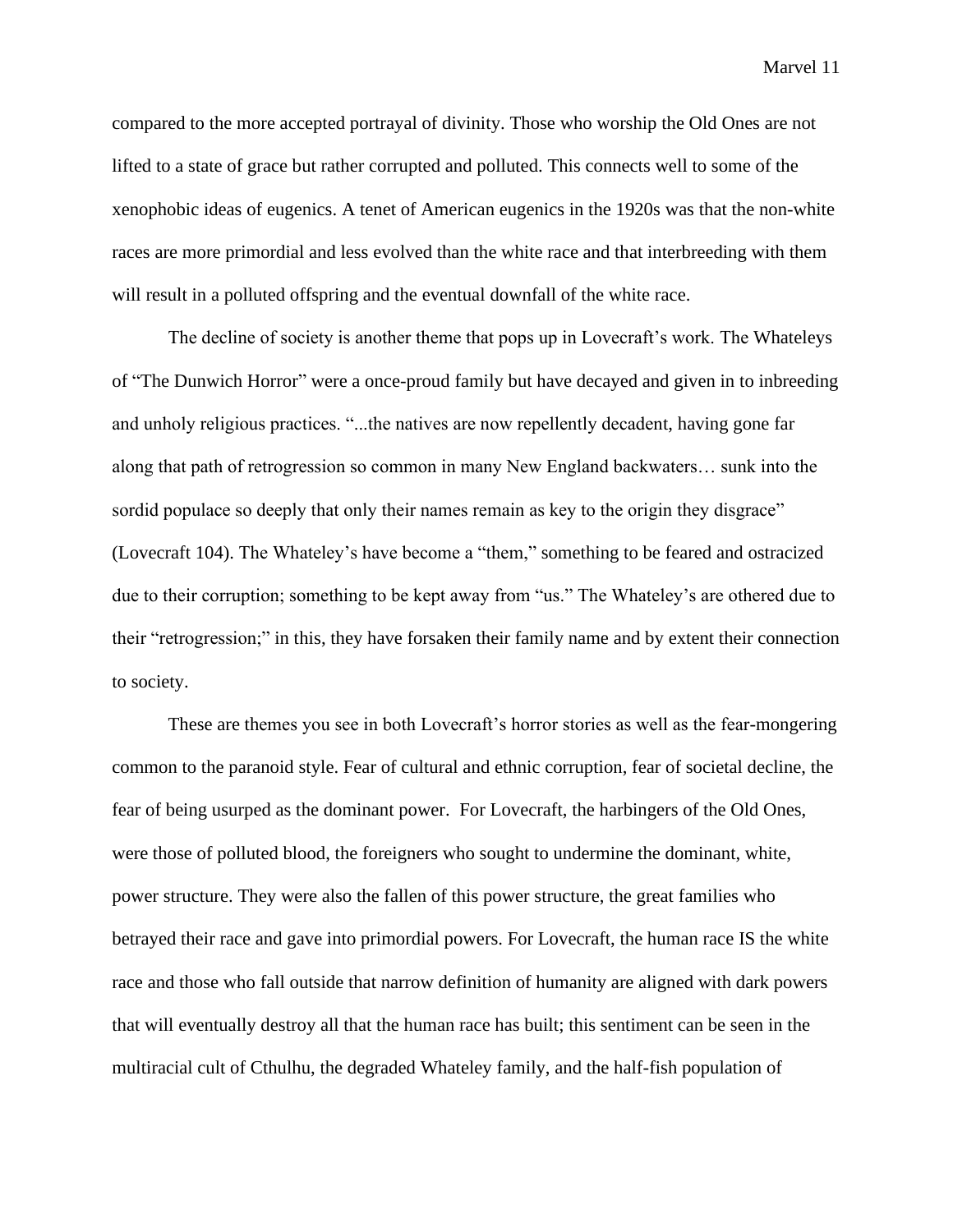Innsmouth. The works that will be primarily discussed are "Call of Cthulhu," "The Dunwich Horror," and "The Shadow Over Innsmouth." These works were selected due to their popularity as well as their connection to the wider Lovecraftian mythology. These works were also selected due to their connection to various aspects of eugenics and nativism, both movements that were incredibly popular during the 1920s and 1930s when Lovecraft was writing and movements that have their own connections to the paranoid style. However, before these short stories and novellas were written Lovecraft wrote a poem that helps cement the ground on which Lovecraft developed his paranoid style.

# **Chapter 3:**

# **A Monstrous Prodigy**

"Providence 2000 A.D." (1912) was a poem written by H.P. Lovecraft first published in 1912 in a Providence-based newspaper or magazine. The poem itself is a satire of sorts in reaction to a then-recent announcement in The Providence Journal that the Italian community of Providence wished to rename Providence, Rhode Island's Atwell Avenue to Columbus Avenue. "Providence 2000 A.D."describes a dystopian version of Lovecraft's hometown that by the year 2000 had become a perversion of its former self. It had been changed and morphed by an influx of foreign influences. The poem itself tells the story of an Englishman returning to Providence, Rhode Island after his family was forced to leave due to the increase of immigrants:

For tho' by birth an Englishman am I, My forbears dwelt in undersiz'd R.I. Until, prest hard by foreign immigrations, Oblig'd they were to leave the old Plantations,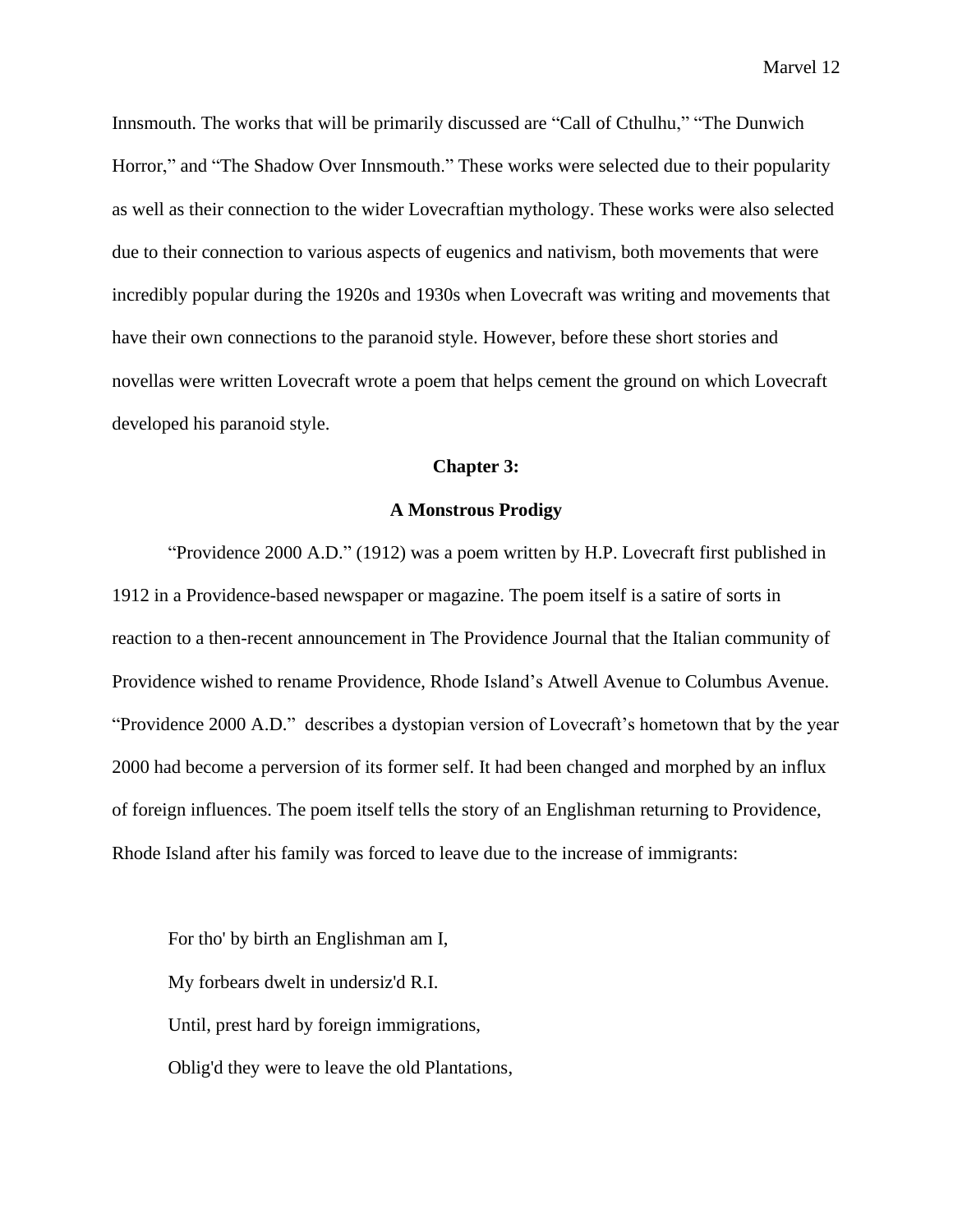And seek a life of quiet and repose

On British soil, whence our fam'ly rose.

(Lovecraft Lines 2-7)

The poem starts with the idea of being usurped as the narrator's family was forced to abandon their home in New England and seek their ancestral home in Old England as they were "prest hard by foreign immigration." There is a persistent image of England being central to America as its mother country. In the view of certain populations in America, the white race's claim to America rests on the idea that they were somehow in America first, that the white man was the first to tame America and her savage beauty and create a true society. This, of course, ignores the reality that much of the land itself was already inhabited by the hundreds of tribes of Native Americans. This sentiment also ignores the countless contributions of African-Americans, both slave and free, to American culture and history. Uncorrupted Anglo-Saxon heritage "On British soil, whence our fam'ly rose" is the claim to purity and by extent to America itself. That is why the connection to Old England is so essential. The Anglo-Saxons came yesterday, and since members of every other race came later or were conquered by the Anglo-Saxons, they have no true claim to Providence and by extent America.

The phrase "the old Plantation" brings into focus just what version of America these immigrants, by the poem's implication have destroyed. An America where the white man has subjugated and lords over those, he deems impure. The plantations, were a symbol of the power of American agriculture to turn a crop that was nearly impossible to harvest, into a major trade good: cotton. The plantation, a symbol of the planter elites who amassed wealth to expand their land and purchase more slaves, and use that elite status to shape the world around them as they see fit. The plantation, a symbol of everything that white supremacists, then and now, believe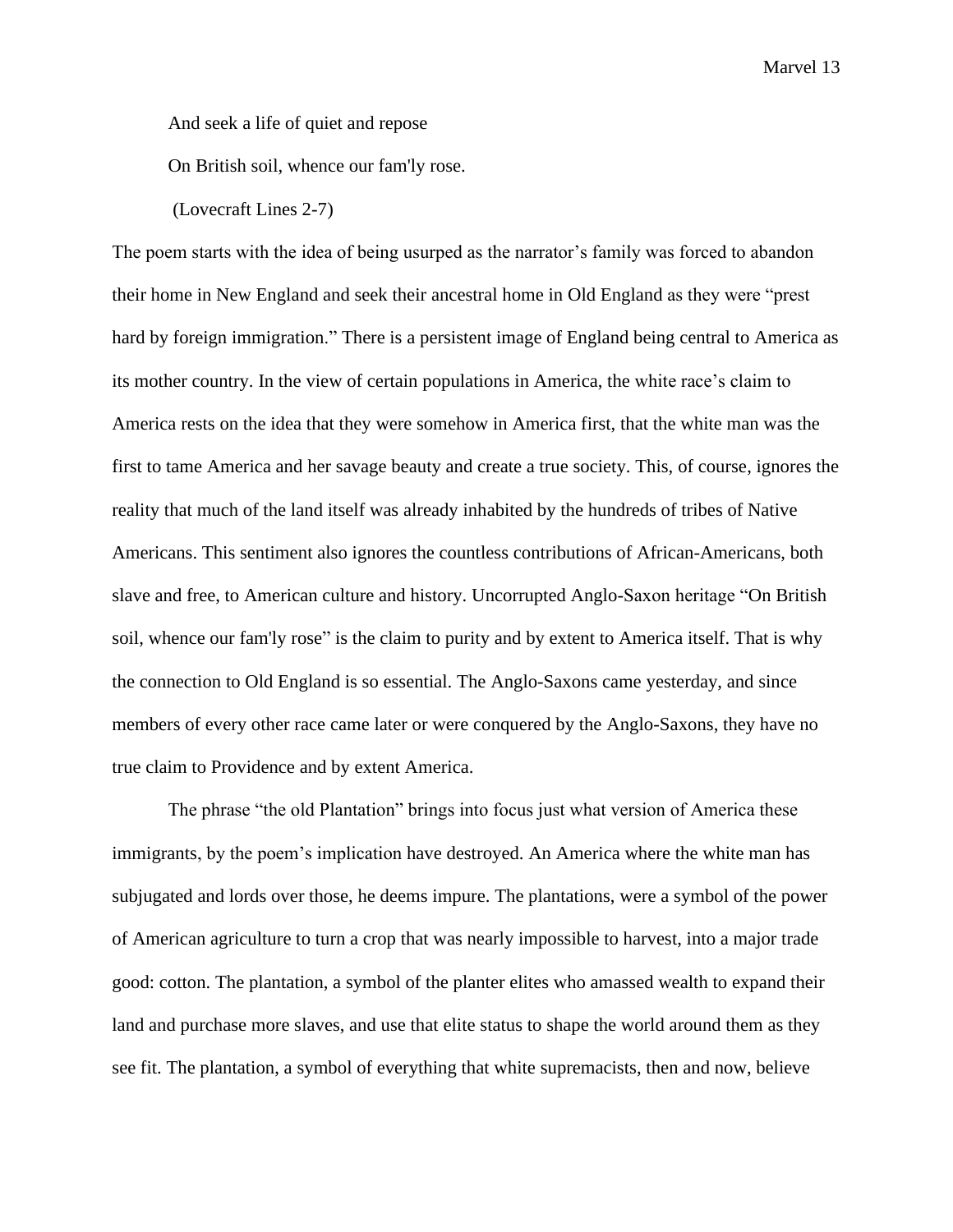make the white race the supermen of humanity. According to white supremacists, the technology, the progress, the ability to tame the untamable, to rule the unrulable. That is what makes the white race the master race: the plantation. That is the narrator's connection to Old England as well as New England, his race, his blood, and although the poem does not quite admit it, the suffering of the "foreigners" that were once subjugated. However, in the America imagined by "Providence 2000 A.D.," the plantations are gone and the white man no longer rules America. Now the impure do and as the poem states, in no uncertain terms what they have done to the once "proud" land of Providence, Rhode Island.

The poem cements the idea in its first lines that the pureblooded Anglo-Saxons are completely incompatible with the "immigrant hordes" that infest Lovecraft's imagined futuristic Rhode Island. The outsiders have invaded the unnamed narrator's home and as the rest of the poem demonstrates they have perverted it beyond recognition. As he explores Providence the narrator discovers how the foreigners have changed the names of the various landmarks and streets of Providence, Rhode Island:

Across a bridge, where fragrant waters run, I shap'd my journey toward the setting sun. A curving junction first engag'd my gaze; My guide-book calls it "Finklestein's Cross-ways" But in a note historical 'tis said,

That the old English nam'd the spot "Turk's Head" (Lovecraft Lines 31-36) This is a common occurrence in the poem, for the speaker to come across a Providence landmark and reveal its new title of outside influence. This happens with various influences be they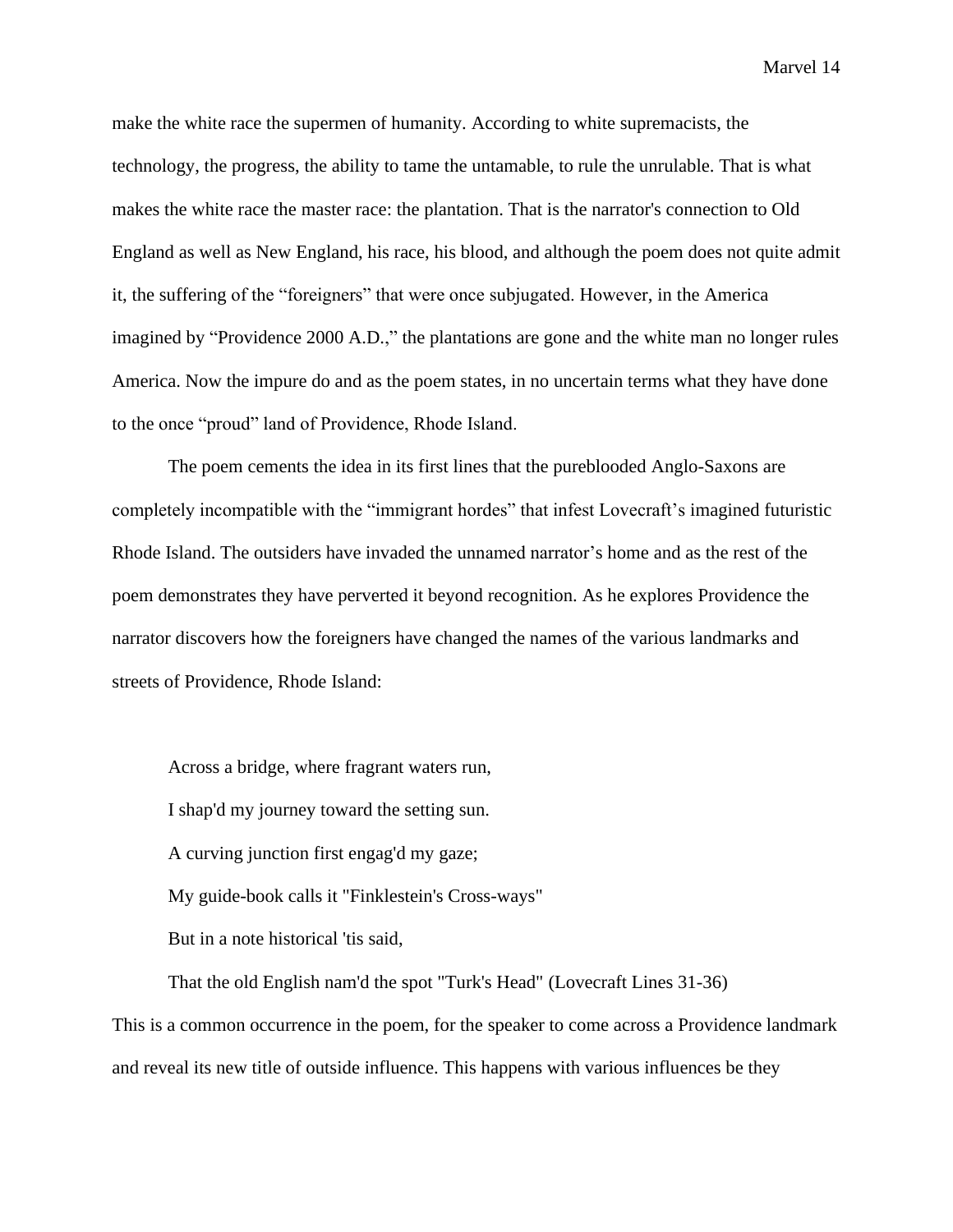Semitic, Italian, Spanish, Gaulish, Irish, and various other races and cultures. It all comes back to the idea of being replaced; of being usurped. Not only have the immigrants polluted the blood of America but also the land of America. As line 31 hints "where fragrant waters run", the fragrant water could refer to the pollution of said water and perhaps symbolically the pollution of America's culture and the white race. According to "Providence 2000 A.D.," new Americans have brought a literal blight to the lands.

As stated, this poem is based on an event in which Italian-American wished to rename a street in honor of Christopher Columbus, a figure who ironically has become controversial in our modern times, but during the early 20th century was used as a claim to American history by Italian immigrants. Columbus was Italian therefore the Italians did belong in America. In "Providence 2000 A.D*."* other races have laid claim to America and if the Italians take a street from Providence then the Jews must have theirs as well. "Finklestein's Cross-Way" and every other renamed location mentioned in "Providence 2000 A.D.." The poem itself proposes a slippery slope argument that if one street gets renamed then every street gets renamed and then miscegenation happens, then the waters become polluted, then the white Americans, the "true" Americans have to leave their home, and then cats and dogs start living together. As absurd as it might sound, "Providence 2000 A.D." is a doomsday prophecy about how the renaming of a street sign will lead to the downfall of American society. How the white race has been usurped and has been forced to retreat to the mother country of England.

"Providence 2000 A.D." is a satire but it is also an expression of fear and paranoia, fear and paranoia that echoes throughout much of Lovecraft's writing. In the final lines of the poem, the narrator filled with terror at what has become of his former homeland comes upon, what he describes as, a dreadful sight: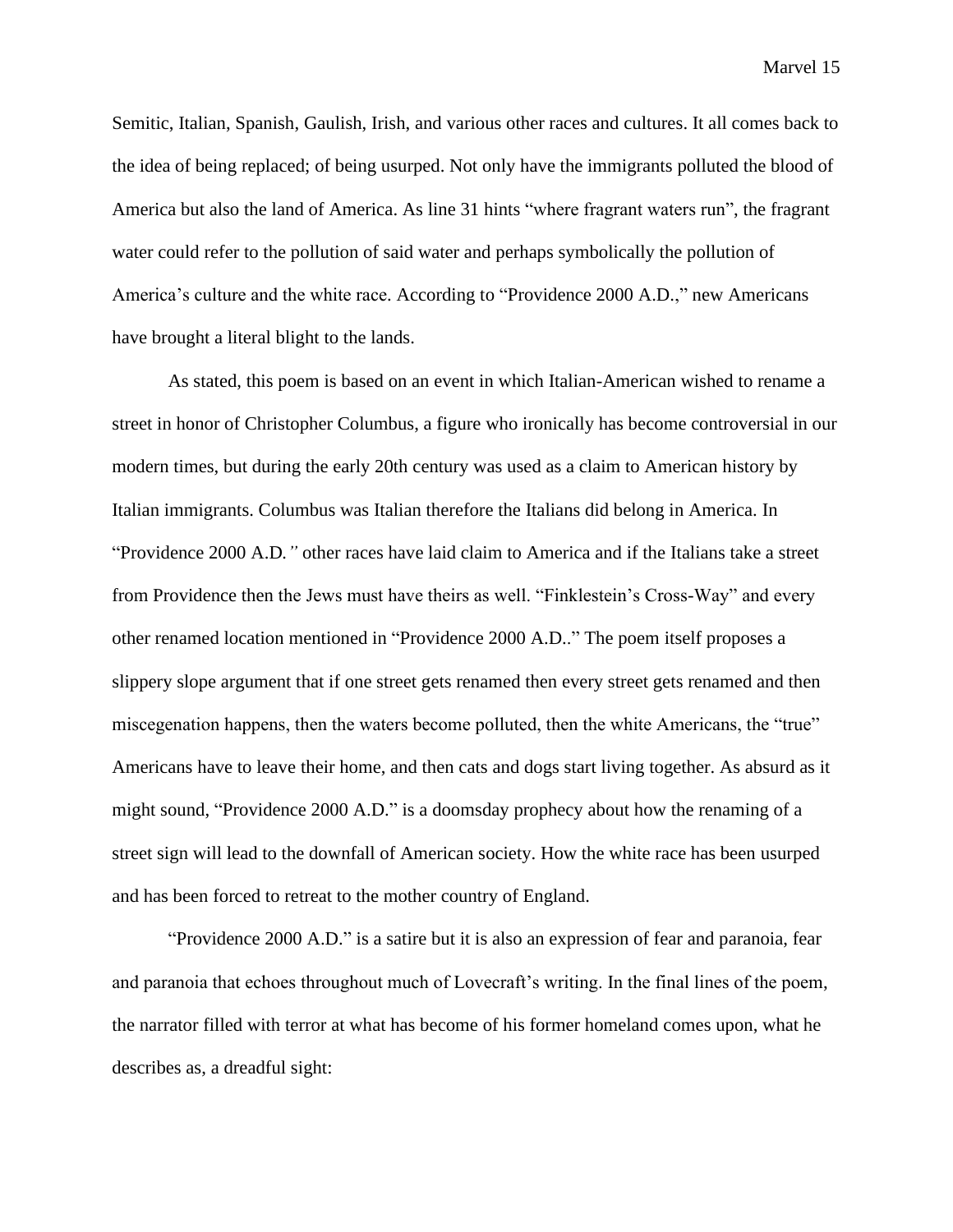At what was once call'd "Olneyville" I saw A street sign painted: Wsjzxypq\$?&%\$ ladislaw. With terror struck, I sought the warf once more, But as my steamboat's whistle 'gan to roar, A shrivell'd form, half crouching 'twixt the freight, Seiz'd on my arm, and halted short my gait. "Who art though, Sirrah?" I in wonder cry'd; "A monstrous prodigy," the fellow sigh'd: "Last of my kind, a lone unhappy man,

My name is Smith! I'm an American! (Lovecraft Lines 60-70.

The first lines of this section set forth a terrifying scenario, being an alien in your own home. Our narrator sees the sign as a jumble of letters and symbols "Wsjzxypq\$?&%\$ ladislaw," he recognizes the symbols but cannot form into a rational thought and unlike the other street signs, the narrator has encountered, lacks a clear origin culture. This is the horror of the intermingling of cultures, that it creates an alien and unrecognizable people, a race that is truly alien to the human race. That is the horror that Lovecraft is evoking here. Alienation from one's own nation and as the last few lines demonstrate an alienation from one's own people "a lone unhappy man." As the narrator looks upon Smith, he is described as almost alien himself "A shrivell'd form, half crouching 'twixt the freight,". Smith represents the decay that Lovecraft fears will take place in the future of America; that Americans will become unrecognizable and lower creatures compared to their European counterparts, a "monstrous prodigy." The narrator uses the term "Sirrah," a term specifically meant to invoke inferiority. In Lovecraft's dystopian future not only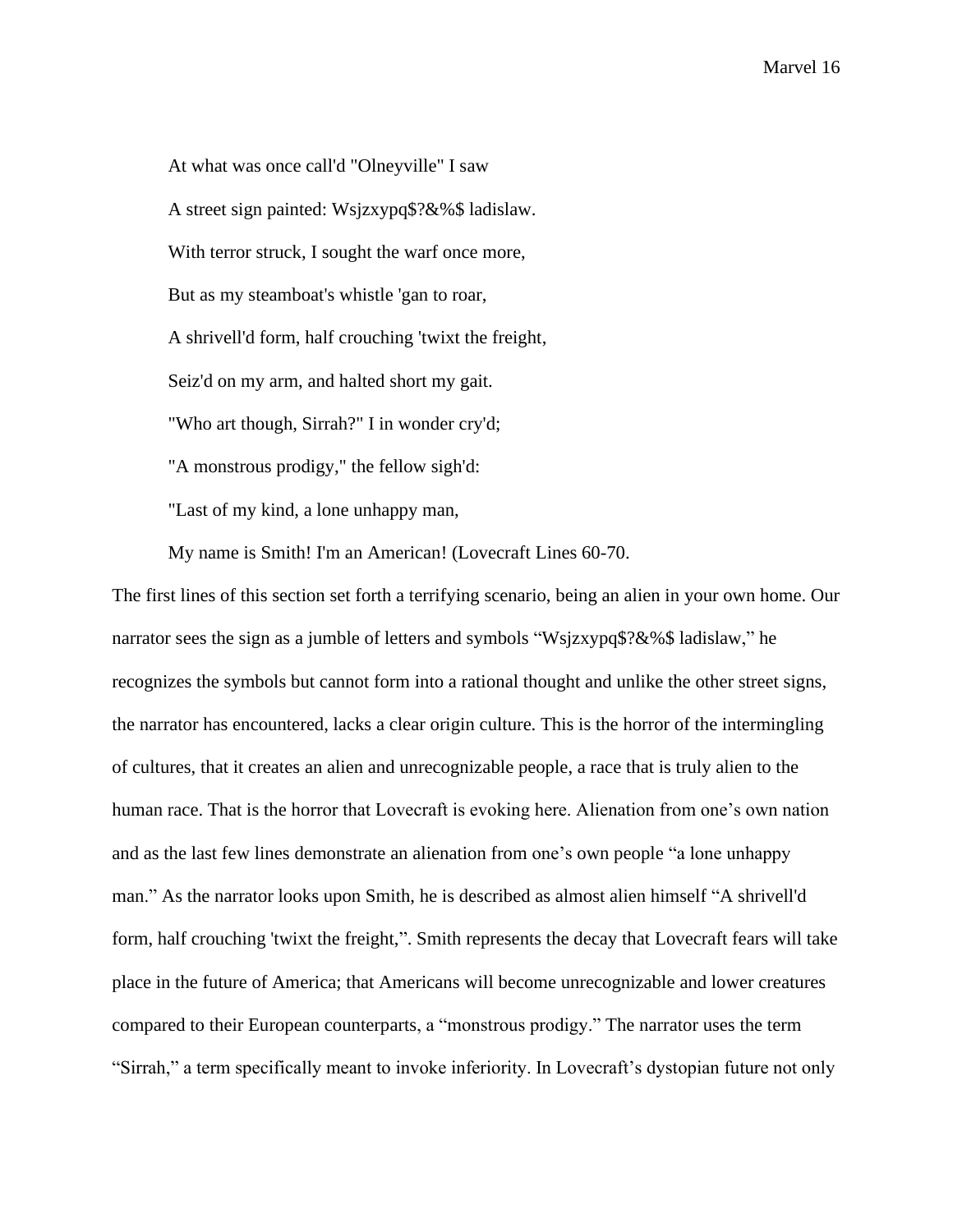have pure white Americans been forced to leave America but those who stayed behind fell to the same corruption that the foreigner brought to everything else. That is what makes the prodigy, the heritage of America a monstrous prodigy. It is a prodigy no longer worth claiming. That somehow Americans have become a dying race that Lovecraft implies might deserve extinction. Not only have the immigrants made Providence an alien land but it has turned "pure blooded" Americans into an alien race themselves burdened with their own legacy and their new corruption.

That is the madness and paranoia that Lovecraft evokes not only in "Providence 2000 A.D." but also in his far more popular and influential works. Fear of being usurped, fear of the foreigners of society, fear of racial degradation, fear of isolation and alienation, these fears are all a part of the works that will be discussed. "The Call of Cthulhu"*, "*The Dunwich Horror"*,* and *"*The Shadow Over Innsmouth", these fears all persist in these novellas and short stories. This fear is the paranoid style and Lovecraftian terror.

#### **Chapter 4:**

## **The Great (American) Dreamer**

As stated in a previous chapter, H.P. Lovecraft's "Call of Cthulhu" begins with one of the most concise definitions of cosmic horror ever put to page.

The most merciful thing in the world, I think, is the inability of the human mind to correlate all its contents. We live on a placid island of ignorance in the midst of black seas of infinity, and it was not meant that we should voyage far. The sciences, each straining in its own direction, have hitherto harmed us little; but some day the piecing together of dissociated knowledge will open up such terrifying vistas of reality, and of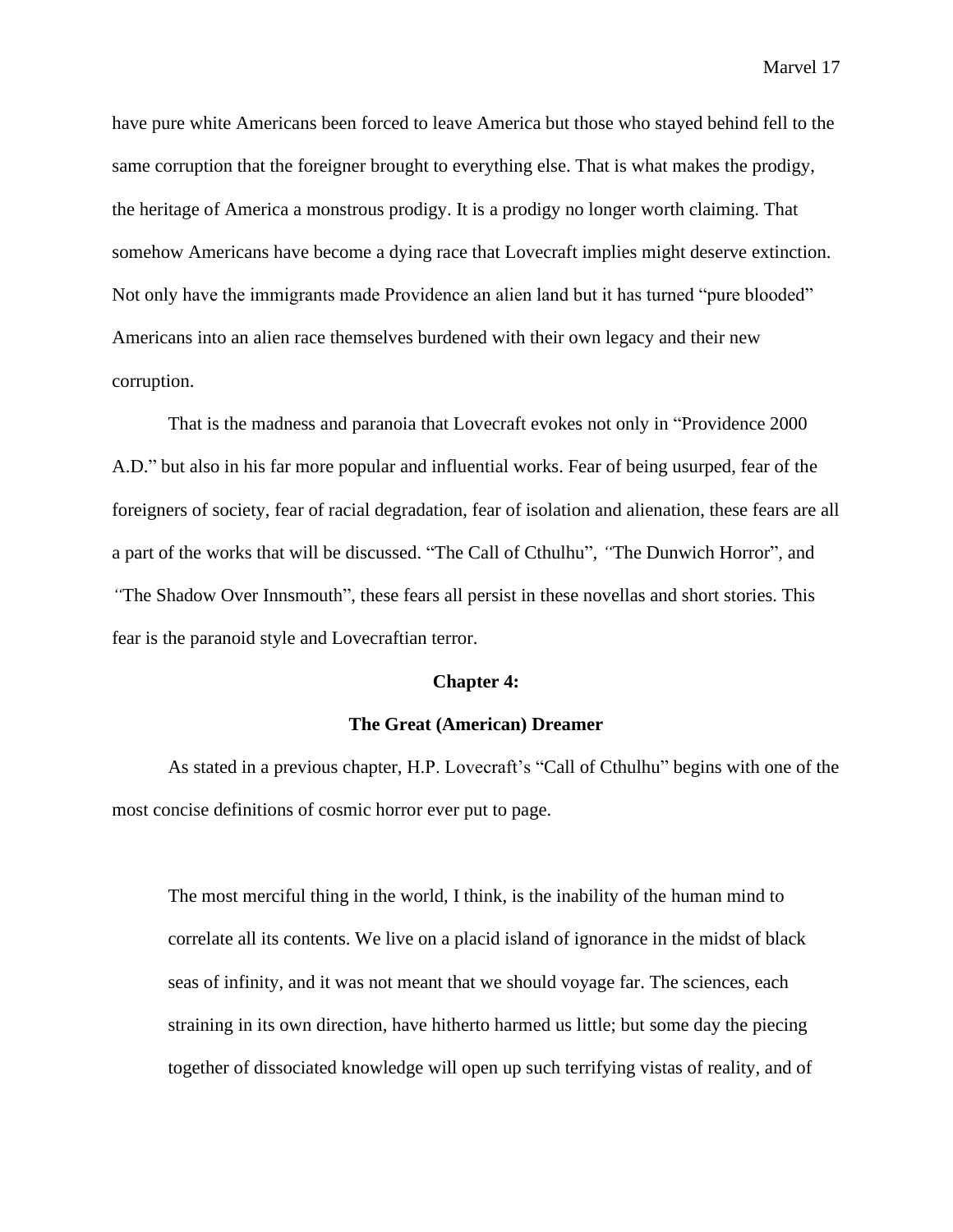our frightful position therein, that we shall either go mad from the revelation or flee from the deadly light into the peace and safety of a new dark age. (Lovecraft 36)

While many scholars and critics have noted the quote for its apt description of cosmic horror, it also has an anti-progress bent that still seems to echo many sentiments held by modern conservatives and even some progressives. The quote states that science will be the undoing of our peace and stability and eventually it will go too far and either destroy humanity or send humanity into another dark age.

"The Call of Cthulhu" was first published in 1928 and written in 1926. The story follows a man named Francis Wayland Thurston as he investigates the belongings of his grand-uncle George Gammell Angell, an esteemed professor at Brown University. Professor Angell's death is initially chalked up to sickness and old age (the professor being 92 at the time of the passing) but the narrator notes an encounter the professor had with "a nautical-looking negro who had come from one of the queer dark courts on the precipitous hillside" (Lovecraft 37). As Thurston studies his uncle's files he comes upon writings of a mysterious "Cthulhu Cult" he learns of several encounters Professor Angell had with said cult. Including a study of dreams in which artists and poets dreamed of a mysterious underwater city named R'lyeh. Angell learns that working-class people did not have dreams of such a city only vague nightmares, scientists were more affected by these strange dreams, and artists were paralyzed with fear and paranoia.

Average people in society and business-New England's traditional 'salt of the earth' gave an almost completely negative result, through scattered cases of uneasy but formless nocturnal impressions appear here and there…Scientific men were little more affected…It was from the artists and poets the pertinent answers came, (Lovecraft 41)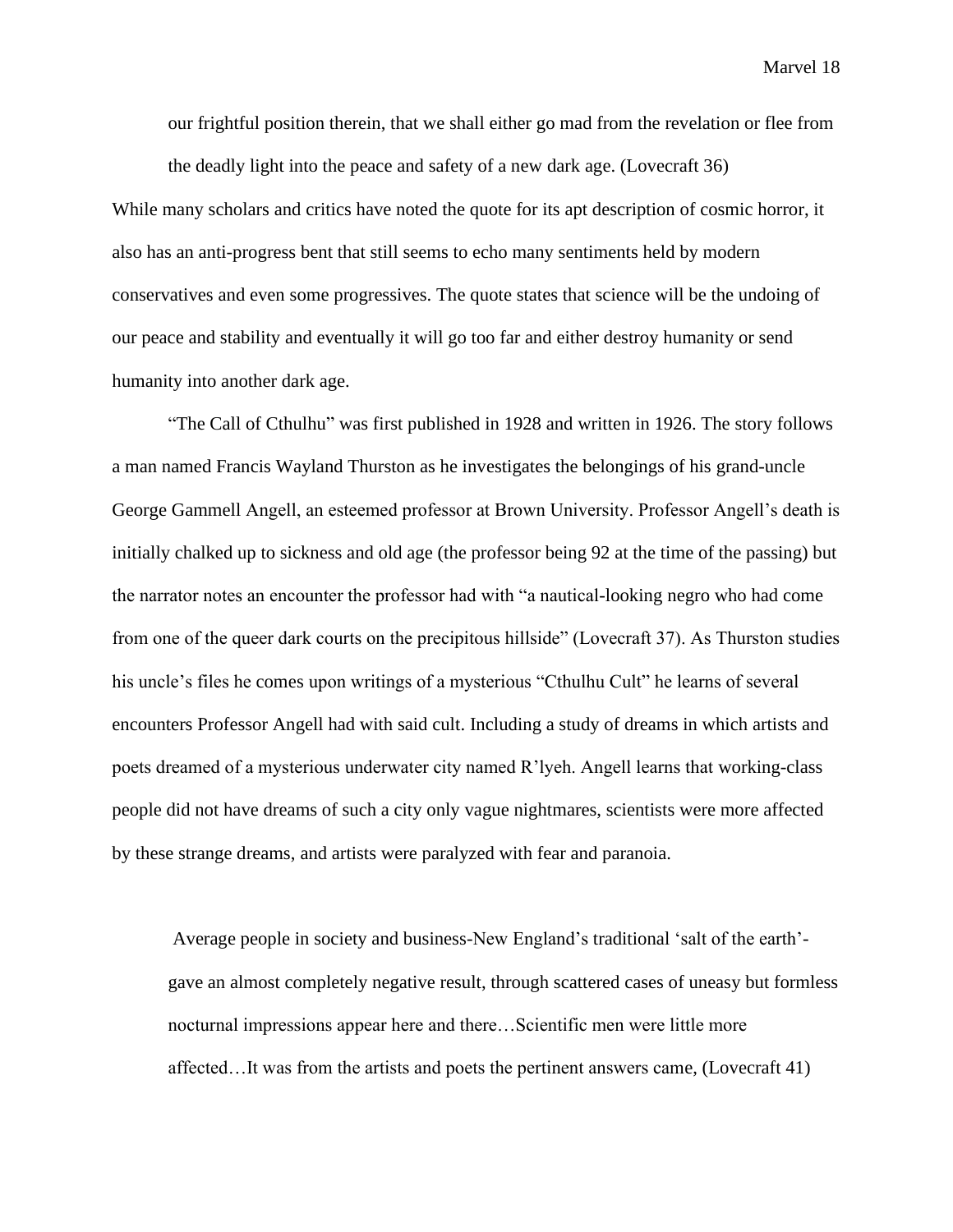There was also an overall increase in madness around the world.

Voodoo orgies multiply in Haiti, and African outposts report ominous mutterings. American officers in the Philippines find certain tribes bothersome about this time, and New York policemen are mobbed by hysterical Levantines…The west of Ireland, too, is full of wild rumors and legendry, (Lovecraft 42).

It seems as though while the white New Englanders had experienced the effects of "R'lyeh" as nightmares, those of other hues had more violent reactions. Suggesting early on a connection between Cthulhu and those Lovecraft considered to be impure.

The first chapter serves to introduce Professor Angell and more importantly hint at his experience with the Cthulhu Cult. Angell's death is put under suspicion because of an encounter with a Black man on the waterfront. The "nautical-looking negro" is the first cultist the reader is clued into immediately drawing the line between Angell, an upstanding scholarly white man, and the cultist, a lower-class black man who works on the docks. What divides Angell and the cultist is not only their race but also the air of suspicion in "The Call of Cthulhu" that surrounds the "nautical-looking negro." The dreamers as well are also divided amongst class lines between the working class, who experience no strange dreams, and the artists and scientists who do experience the strange dreams. Another line that is drawn is between the "salt of the earth" working-class who According to "The Call of Cthulhu", may simply be too simple to understand the greater cosmology of the universe. Meanwhile, the scholars and artists, both of which were respected career paths in the white community of the east coast in the early 20th century, having inherent intelligence can understand the cosmic terror that Lovecraft has created. The first chapter even divides the madness by race; while it connects the "Haitian Voodoo orgies" and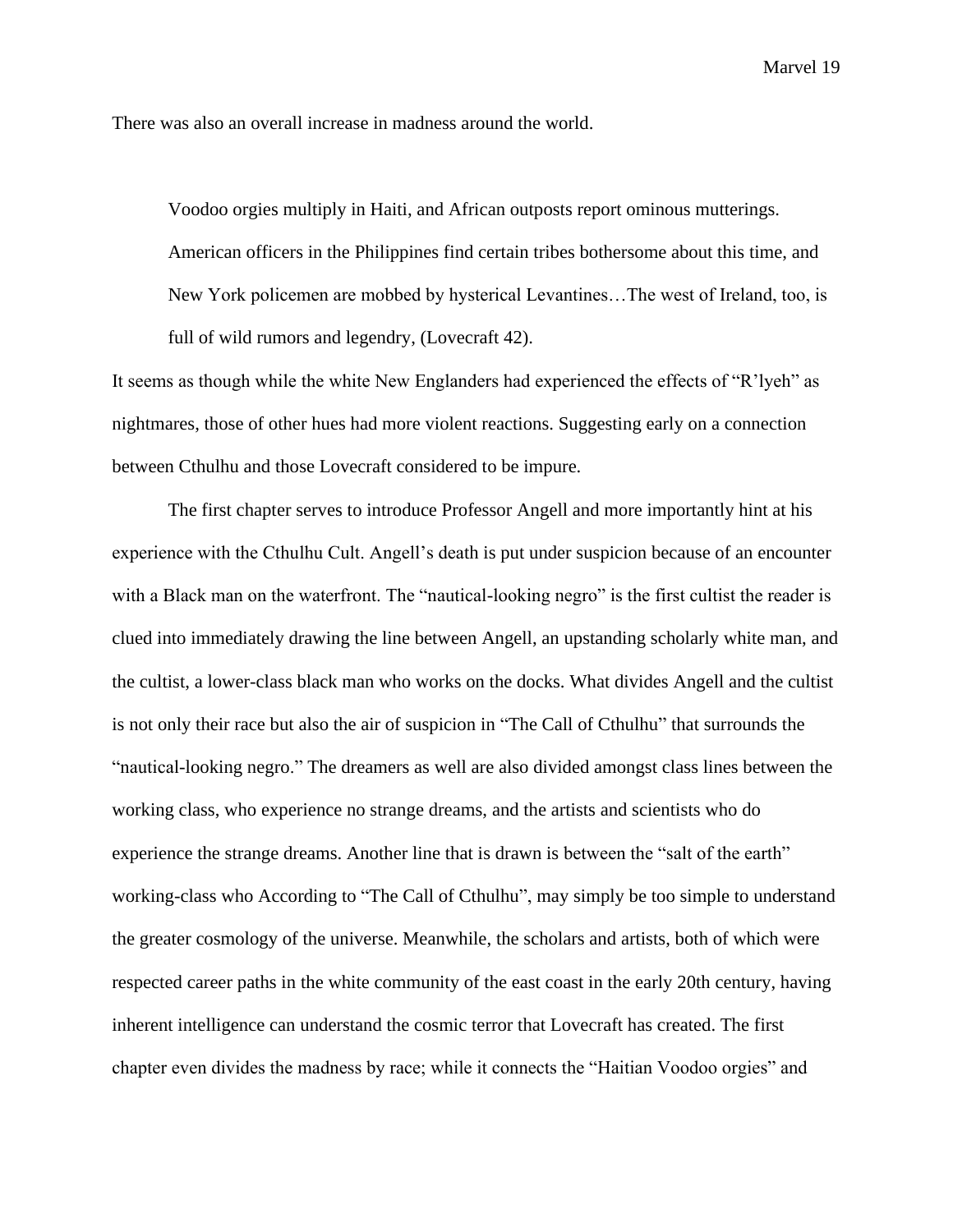"hysterical Levanites" with the overall rise in madness and delirium is still presented as wilder and more dangerous than the madness experienced in the refined land of New England. The first chapter introduces these divides, the "Us vs Them" of the paranoid style. "Us" being morally upstanding and presumably white scholars and "Them" being the primordial cults as well as the wildness of foreign places and the foreign faces that have invaded the sanctity of white spaces. The scholar vs the seaman, the artist vs the Voodoo practitioner, white vs black, us vs them.

An earlier encounter documented in Angell's notes involves an event in the bayous of New Orleans. While at a conference Professor Angelo is approached by a policeman who presents the conference with a clay statue of Cthulhu found during a raid of a "voodoo meeting" though Francis notes that the cult that the statue actually came from is "infinity more diabolic than even the blackest of the African voodoo circles" (Lovecraft 43). The police continue to investigate the Cthulhu Cult and investigate a meeting of the cult. At the meeting the police find…

"a hundred mongrel celebrants… men of very low, mixed blood, and mentally aberrant type. Most were seamen, and a sprinkling of negroes, and mulattoes, largely West Indians of Brava Portuguese from Cape Verde Islands, gave a coloring of voodooism to the heterogeneous cult... Degraded and ignorant," (Lovecraft 47).

The cultists are taken prisoner and interrogated. The cultists speak sparingly about the specific details of the cult only that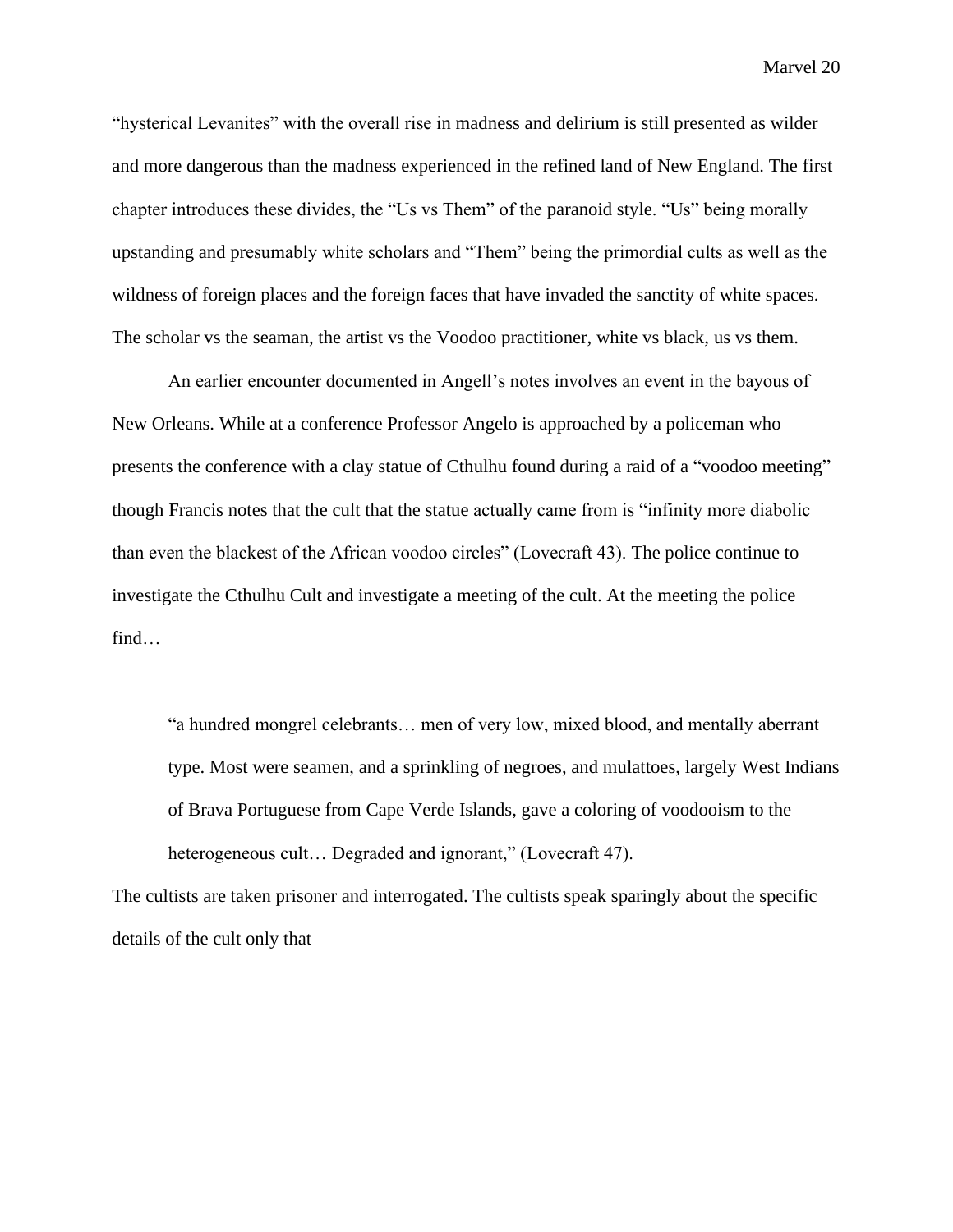it had always existed and always would exist, hidden in distant wastes and dark places all over the world…Some day he (Cthulhu) would call, when the stars were ready, and the secret cult would always be waiting to liberate him. (Lovecraft 47-48).

The prisoners had also revealed the meaning of their chant and the inscription on the statue: *In his house at R,lyeh dead Cthulhu waits dreaming*.

While the first chapter defines the lines between us and them, the second chapter of "The Call of Cthulhu" shows the nefarious nature of the enemy: the Cthulhu Cult. While a distinction is made between the Cthulhu Cult and Satanic as well as Voodoo practitioners, Lovecraft invokes ideas and imagery associated with the stereotypical evil cult. Esoteric rituals performed in the wild, human sacrifice, the worship of an ungodly idol. Oftentimes though cults are associated with the outsiders of society. The Cthulhu Cult is full of the racial outsiders of polite American society "men of very low, mixed blood, and mentally aberrant type." It is those of socalled low blood who are drawn to the worship of Cthulhu. In Lovecraft's mind, in Lovecraft's America, it is those of impure body and mind who seek to subvert and distort the purity and sanctity of humanity.

To make matters worse for the world Lovecraft has created in "The Call of Cthulhu," the Cthulhu Cult is older and more ancient than modern society "it had always existed and always would exist." They have always existed and will continue to exist after the fall of modern America. In the world of "The Call of Cthulhu," the white man has been able to etch out his place in the societies of Europe and America but that is a place not guaranteed. The other races may be impure and unworthy of the white man's land and blood but they are older and the white man's place at the top of society is not a certainty, the white man's claim to a land gifted to them by the Christian God is put into jeopardy by the cultist of the Cthulhu, the Great Dreamer. While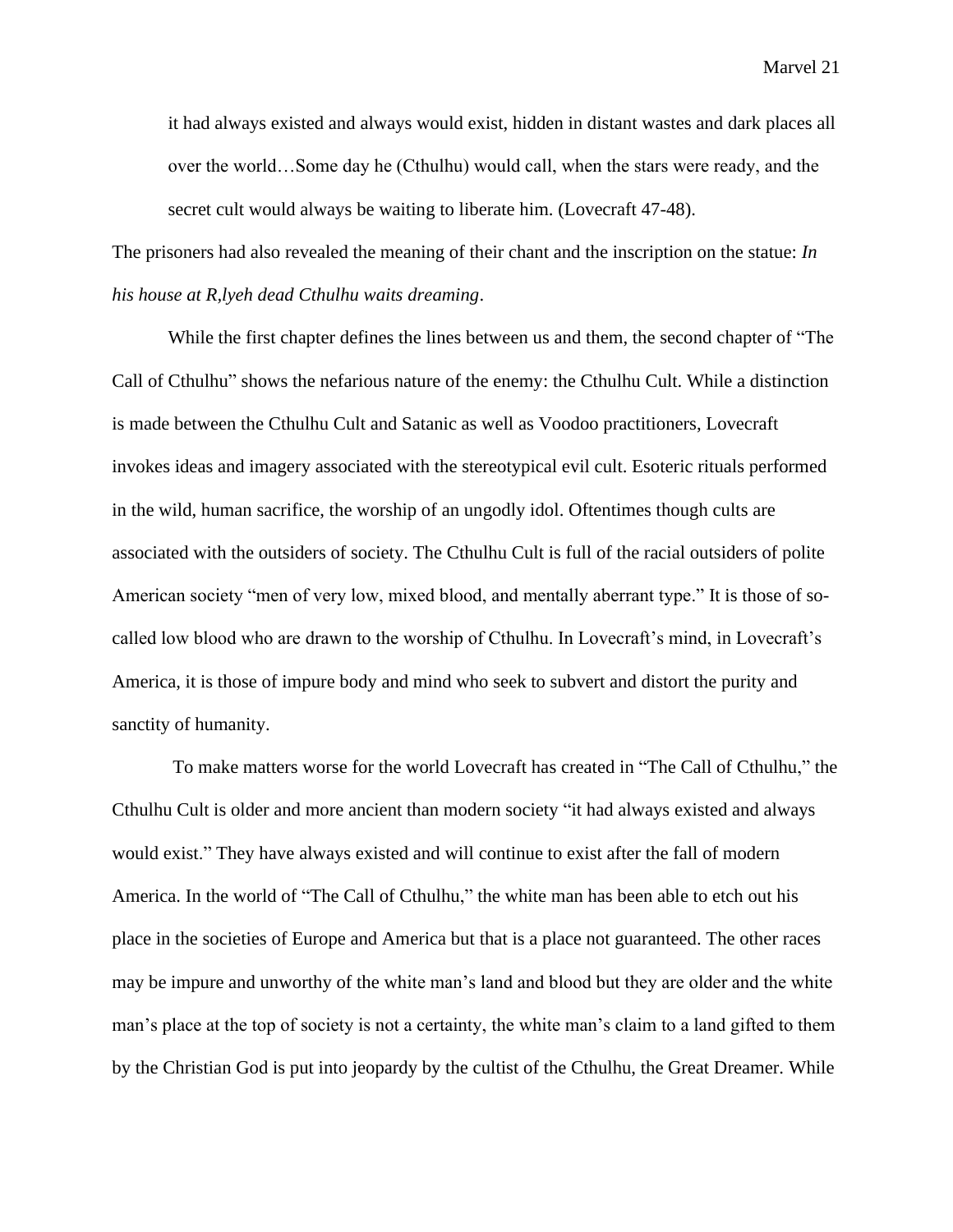Lovecraft's claim that the outsiders of society are a part of some dastardly cult may seem extreme it is part of a long legacy of fear of cults and other outside forces that seek to subvert the will of the people. America has a long history of fear of cults; the freemasons, the Illuminati, anti-Semitic and anti-papist claims of some grandiose conspiracy to invade and subvert the American Way. The fear of communism in the 1950s and 60s that lead to dozens of people being blacklisted from their careers. These fears are discussed in the rhetoric of the paranoid style, these fears "had always existed and always would exist."

The final chapter of "The Call of Cthulhu" follows Francis as he investigates a Norwegian man named Gustaf Johansen. Johansen told a Sydney Newspaper "an exceedingly strange story of piracy and violence." Johansen explains how his original ship the "Emma" was attacked by an "evil-looking crew of Kanakas and half-castes" manning a ship called "Alert." Johansen and his fellow sailors are able to kill the original crew of the "Alert" and decide to sail on the ship's original course. They come upon a strange island. The island seemed to have some sort of alien geometry to it that made it difficult for Johansen and his men to explore the island; they eventually come across a gateway that the sailing crew open; inadvertently releasing Cthulhu. As Cthulhu rampages across the island and begins his journey into the sea, he squashed most of the crew while some of the crew fell victim to the alien terrain of the island. Johansen and his companion make it back to the ship. Johansen then decides to ram Cthulhu, which he successfully does causing the Old One to break apart like awful-smelling jelly but as Johansen sails, he notices the remains of Cthulhu drifting back to the island. His companion goes insane on the sea and dies from his madness, leaving Johansen the sole survivor. The book ends with Francis in a paranoid state realizing that the cult will not let him live with the knowledge he possesses.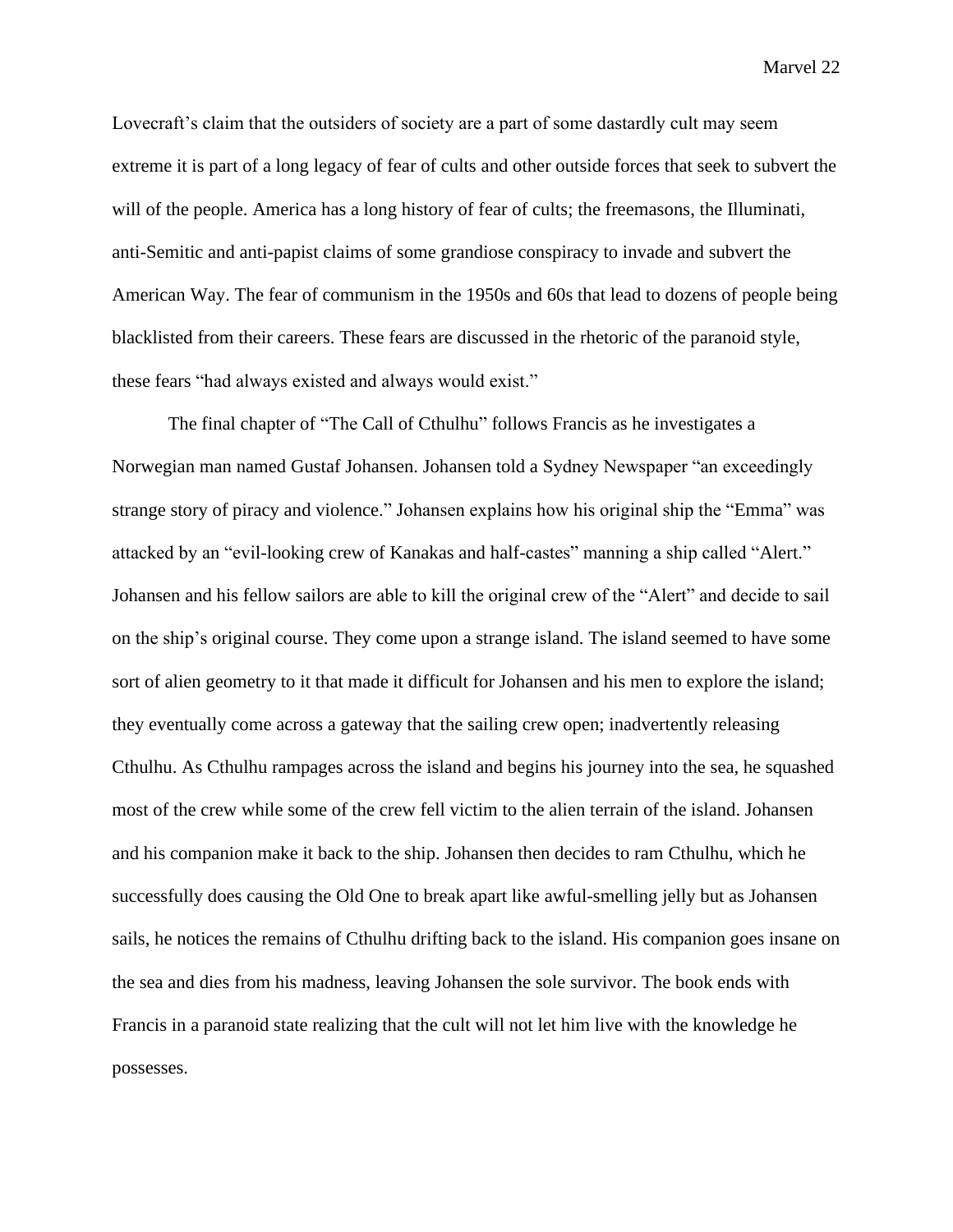I have looked upon all that the universe has to hold of horror, and even the skies of spring and the flowers of summer must ever afterward be poison to me. But I do not think my life will be long. As my uncle went, as poor Johansen went, so I go. I know too much, and the cult still lives. (Lovecraft 60)

The book ends as it begins; with descriptions of paranoia and madness.

While the first two chapters dealt with Cthulhu in a theoretical sense, the nightmares he causes, the cultists he inspires to fanaticism, the third chapter shows Cthulhu in his slimy, gelatinous glory. It is here that Johansen has a physical encounter with the Great Dreamer. It is here we see the true power of Cthulhu and by extent the true threat of his cult. Francis puts to rest any doubt about the power the Cthulhu Cult hold by learning of a physical manifestation of their deity. Cthulhu is real and one day he will awaken and reclaim the Earth from mankind and send society into madness.

Cthulhu represents many existential fears regarding mankind's place in the universe, whether it is better to exist alone on our island or be surrounded by a sea of monsters that could squash us like a gnat. Mankind's long-standing fear of mortality as well as the fragility of life and society. These themes however carry different contexts in terms of the American mythos, however. The Cthulhu Cult can be read as an intense paranoia over the increasing influence of non-whites on American culture. As Cthulhu will usurp humanity, the non-whites will usurp the white man. This has long been a fear for a certain sect of white Americans. A major argument against freeing the slaves was the fear and paranoia over "servile insurrections." They feared that the slaves would overthrow their masters and claim America for their own. The fear and paranoia over cults and secret organizations speak directly to the fear Americans have over their freedoms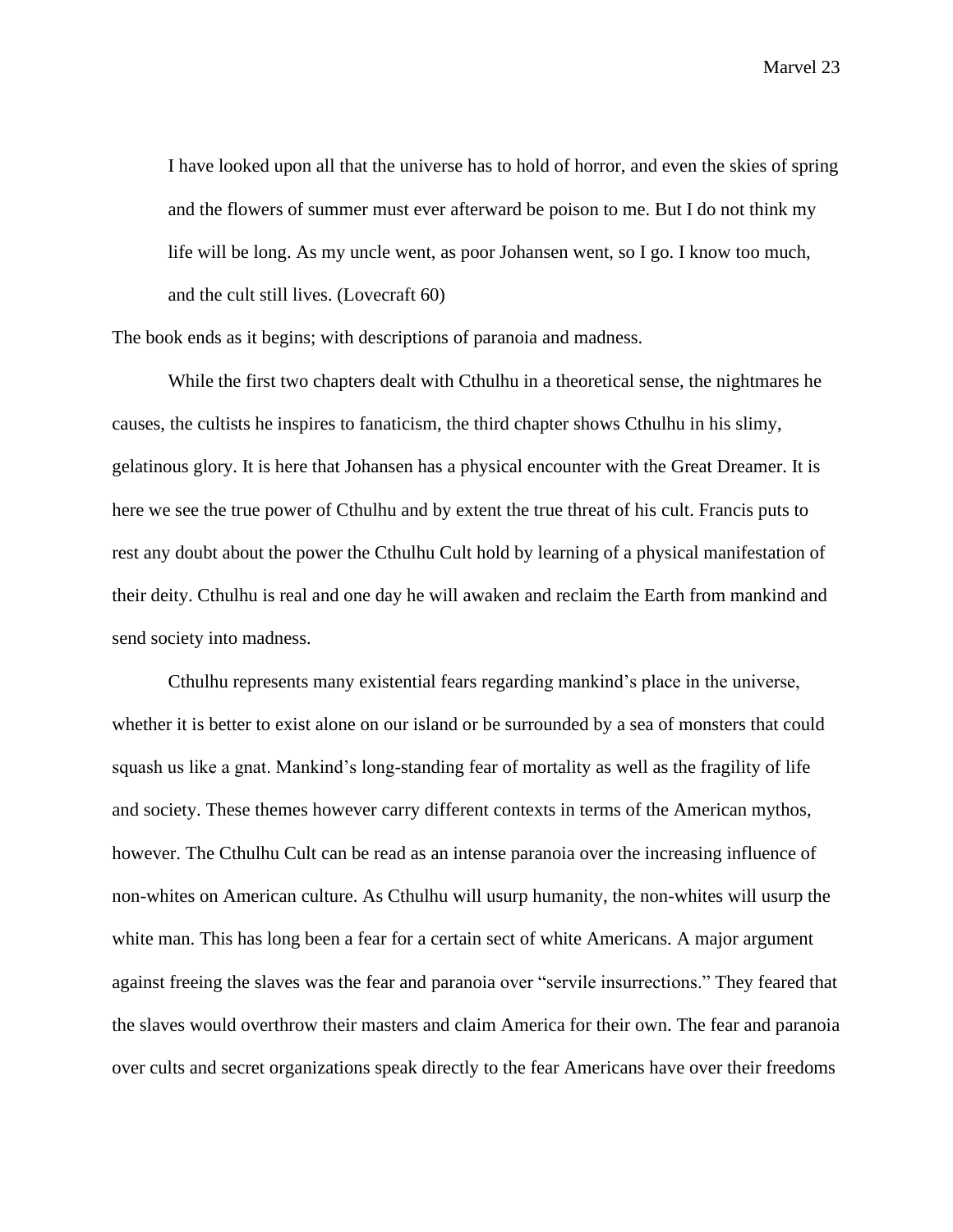being breached. The traditional values of America being subverted and disregarded. America has had many wars and conflicts but one it seems to fear especially is an unseen enemy; an enemy that has already invaded. In the minds of some Americans, the barbarians are at the gate and the cultists are among the populist. They threaten traditional values, and the racial purity of the white man, they even threaten the freedom that America was built for.

"Call of Cthulhu" begins with an anti-progress sentiment; for Francis Wayland Thurston he attempted to progress his knowledge of the world but consumed a tainted reality that had blighted his perception of the world. Ignorance truly is bliss in the world of Lovecraft's mythology. In modern times racial and social diversity are seen as progress, a way towards a better future but many like Lovecraft still state that it is still "Us vs Them". That the divides between our societies must be maintained. That there are still cultists among us, the same paranoia-style prevails.

#### **Chapter 5:**

### **The Real Horror of Dunwich**

**"**The Dunwich Horror" was written in 1928 and was published in 1929. The novella concerns itself with the Whateley family. A white family living in the rural Massachusetts town of Dunwich. Dunwich is described as having various tales of occult activity in its past. The town has many prominent families with the Whateleys being one of them. However, as the novella repeatedly points out many of the branches of these families have fallen into decay.

The natives are now repellently decadent, having gone far along that path of retrogression common in many New England backwaters. They have come to form a race by themselves, with the well-defined mental and physical stigma of degeneracy and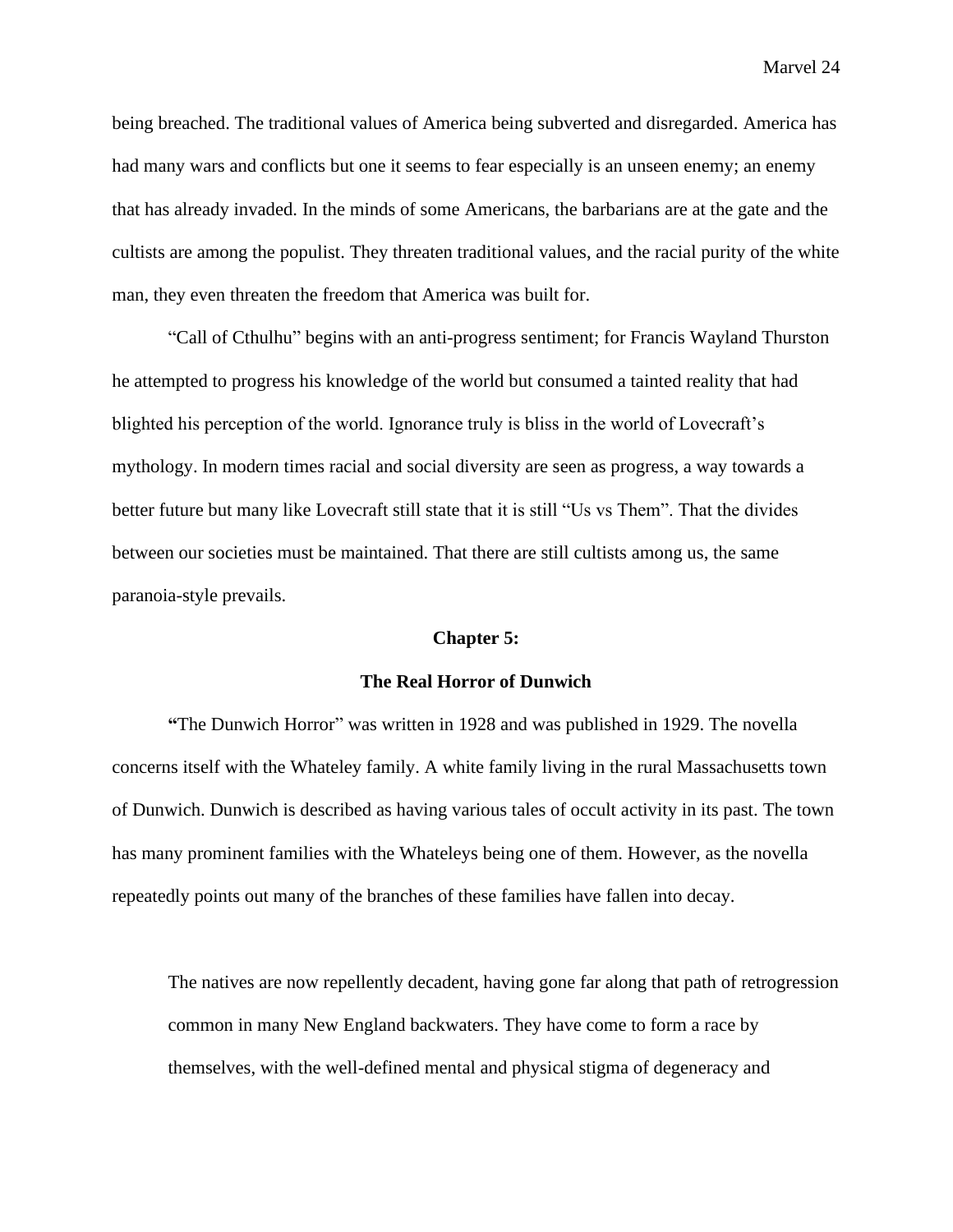inbreeding. The average of their intelligence is woefully low, whilst their annals reek of overt viciousness and of half-hidden murders, incests, and deeds of almost unnamable violence and perversity… many branches are sunk into the sordid populace so deeply that only their names remain as a key to the origin they disgrace. (Lovecraft 104-105)

The novella concerns itself with one of the "decadent" branches of the Whateley family. Lavinia Whateley who is a "somewhat deformed, unattractive albino woman of thirty-five" she is also uneducated and heavily implied to be inbred. She lives with her father, Old Whateley "an aged and half-insane father whom the most frightful tales of wizardry had been whispered in his youth". One day Lavinia gives birth to a child named Wilbur Whateley who is described as a "dark, goatish-looking infant." Lavina is unmarried and whenever asked about Wilbur's father Old Whateley only responds cryptically.

I dun't keer what folks think—ef Lavinny's boy looked like his pa, he wouldn't look nothin'ye expeck. Ye needn't think the only folks is the folks hereabaouts… Let me tell ye sunthin'--- *some day yew folk'll hear a child o'Lavinny's a-callin' its father's name on the top o' Sentinel Hill !* (Lovecraft 107)

Wilbur begins to grow supernaturally fast resembling a boy of ten at four months old, and the decayed Whateleys perform some sort of ritual twice a year atop a hill with an old stone circle.

Immediately in "The Dunwich Horror," Lovecraft paints an unflattering image of Dunwich and the Whateleys. Dunwich, much like the Whateleys, has a dark and troubled past and is repeatedly described as a "backwater" town and the "retrogression" or decay of the Whateleys is described as a common occurrence in such backwater towns. The Whateleys themselves are not the only decayed family of Dunwich. The word decayed repeatedly comes to mind for the Whateleys; they are a decay of the white races, having given themselves to occult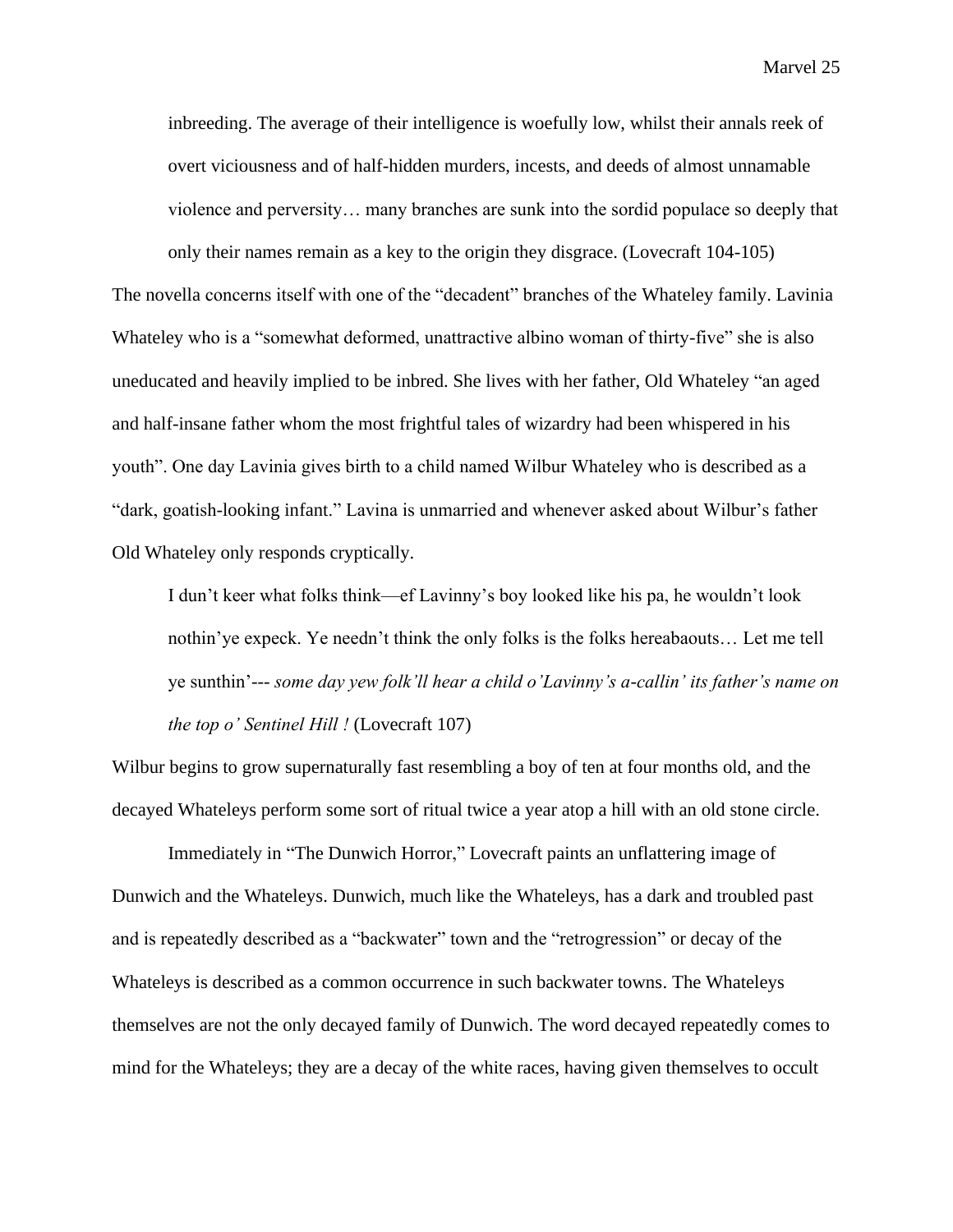and esoteric rituals, inbreeding, metal, and physical decay. They have "disgraced their origins." In this way, they have forsaken their whiteness and "have come to form a race by themselves." The Whateleys are the exact kind of family that eugenicists sought to prevent in the early 1900s; they are the 'monstrous prodigy" that Lovecraft feared white Americans would become in *"*Providence 2000 A.D.." Old Whateley's speech is heavily accented making it difficult at times to understand him; further cementing his alienation from whiteness. Lavinia's disfigured appearance and lack of mental faculties also serve to illustrate the decay of the Whateley family as does Wilbur's strange appearance. While Wilbur Whateley's appearance is the result of supernatural influences, with Wilbur taking after his "pa", it also hints at the Whateley's forsaking of whiteness. The distinction between poor, rural whites between middle- and upperclass white has deep roots in American history. "The Dunwich Horror" cements this divide between the Whateleys and proper white society.

As "The Dunwich Horror" proceeds Wilbur continues to grow at a rapid rate. Wilbur develops an obsession with stay bundles and is paranoid about being seen nude. Old Whateley becomes sick and on his deathbed tells Wilbur to continue renovations of the house and make room for "that" thing that lives on the second floor. Wilbur studies all manner of occult books and rituals, even getting in contact with various libraries in search of various esoteric tomes. Lavinia mysteriously vanishes and Wilbur relocates to the shed after demolishing the remaining interior walls of the house. Wilbur eventually finds a copy of the Necronomicon at the Miskatonic University in the city of Arkham, the English version left to him by his father being incomplete. As Wilbur studies the ancient tome the librarian, one Dr. Henry Armitage can quickly read a passage of the book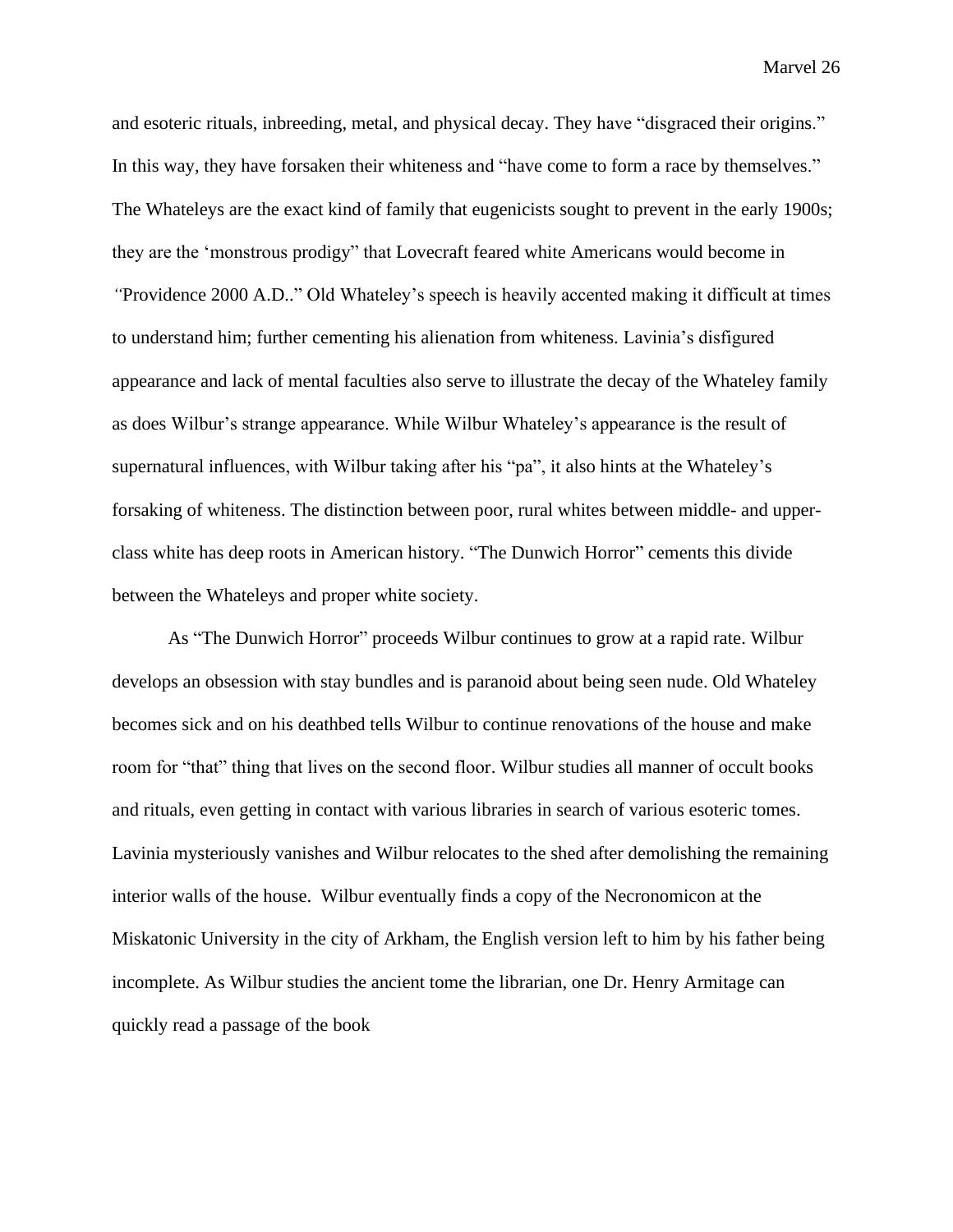The Old Ones were, the Old Ones are, and the Old Ones shall be. Not in the spaces we know, but *between* them, they walk serene and primal, undimensioned and to us unseen. *Yog-Sothoth* knows the gate. *Yog-Sothoth* is the gate… Great Cthulhu is Their cousin, yet can he spy Them only dimly. *Ia! Shub-Niggurath !* (Lovecraft 115, *The Dunwich Horror*).

Wilbur asks Dr. Armitage if he can borrow the book to which Armitage refuses.

Wilbur by this point of the novella becomes a more malevolent force. His appearance continues to be a point of disgust for many people however most simply write it off as inbreeding. Wilbur is described as something of a scholar in the novella, tirelessly researching ancient text however his speech and appearance still others him. The novella also introduces Henry Armitage, Armitage like Professor Angell is a scholarly white man who stands in contrast to Wilbur. While Wilbur and his branch of the Whateleys have forsaken whiteness and brought Dunwich into a state of decay, Armitage is a heroic figure of white society from the undecayed city of Arkham. It is Armitage who with his wit and knowledge prevents Wilbur from procuring a copy of the Necronomicon. The library of the Miskatonic University serves as a bastion of knowledge and a prison of arcane lore with Armitage serving as a guardian and warden of knowledge. The information found in the Miskatonic Library also reveals the nature of Yog-Sothoth and his connection to the wider Lovecraftian pantheon of Great Old Ones. Like Cthulhu, Yog-Sothoth also represents a primal force that has existed before humanity and will exist long afterward. This creates a connection between the Whateley family and the Cthulhu Cult from "The Call of Cthulhu."

Wilbur continues, in vain, to find a complete copy of the Necronomicon, eventually, he attempts to break into Miskatonic University where is attacked and mauled to death by a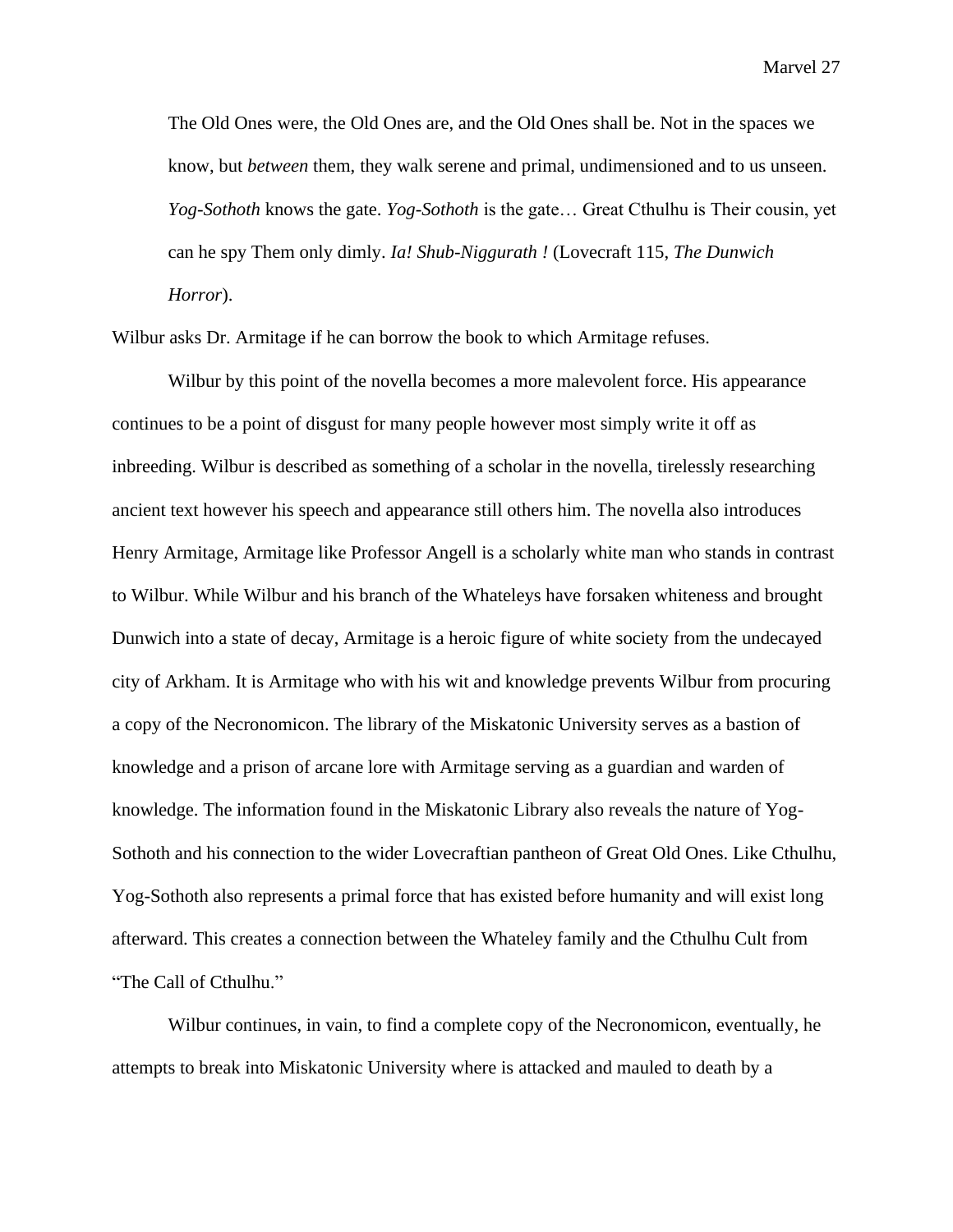watchdog. Dr. Armitage arrives at the scene with two other professors, Professor Rice, and Professor Morgan. There they find the dying Wilbur Whateley who has been stripped by the dog. It is here that the full monstrous appearance of Wilbur Whateley is revealed. His head and hand appear human but his torso is green and scaly, his legs are covered in coarse black fur, with an aberrant eye on his hip and tentacle-like appendages spring from his waist, and a tail with a mouth at the end coming from his spine. As the professors seek others Wilbur begins to dissolve into a viscous, black icor. The professors concluded that Wilbur Whateley took more after his other-worldly father. A few days after the incident at the Miskatonic University the Whateley house is destroyed by the monster the Whateleys kept in their household. The monster is invisible and runs amok, destroying property and eating people in Dunwich leaving the locals scared and confused. Armitage, Rice, and Morgan hear about the incident and travel to Dunwich to attempt to fight the monster. The three professors and the villagers of Dunwich find the monster, the villagers find themselves too afraid to confront the monster so the three professors confront the horror atop Sentinel Hill with the stone circle. Armitage performs an incantation he has prepared and the horror is banished. After the horror is banished, Armitage explains to the townsfolk of Dunwich that the monster was both "real" and "unreal" so it technically couldn't exist in three-dimensional space, the spell corrected reality. A Dunwich man who briefly saw the horror begins to describe the monster as an amorphous blob with tentacles sprouting from it. According to the Dunwich man, the horror also had a face that resembled Old Whateley's.

that face with the red eyes an' crinkly albino hair, an' no chin, like the Whateley's…they was a haff-shaped man's face on top of it, an' it looked like Wizard Whateley's, only it was yards an' yards across (Lovecraft 138)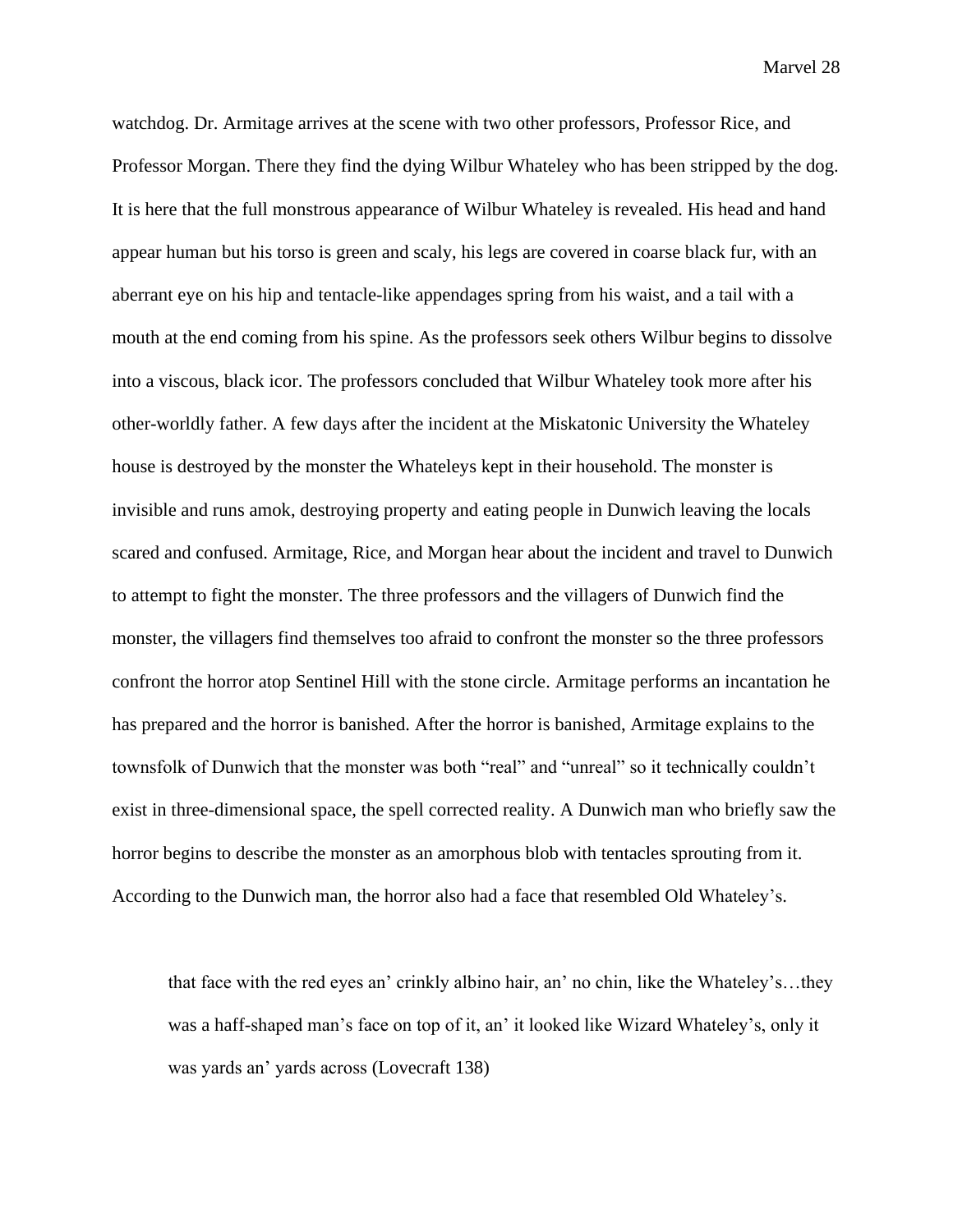It is here that Armitage concludes that Wilbur did not summon the horror but it was his twin brother, but the horror took more after Yog-Sothoth.

 Due to Wilbur's death, the decay of the Whateleys is released on Dunwich like a blight upon the land. The Whateley's decadence and evil is released on the poor, rural community, a blight the community arguably brought onto itself according to Lovecraft, for it was the communities' involvement with pagan activities centuries before that started the plague. It is telling then that the community is unable to defend itself and must rely instead on the scholarly men of the Miskatonic University. Earlier the Miskatonic University was compared to a prison but it is also a sanctuary protected by knowledge and privilege. It is at Miskatonic University that Wilbur is killed for invading a space he did not belong, now the professors of Miskatonic must save Dunwich from the horror the Whateleys have brought upon it. Miskatonic protects whiteness and the sanctity of white spaces. It also invaded other spaces that it believes it holds claim to. The people of Dunwich cannot protect themselves because although they are white, they are not the "superior" whites; this is the divide between the "backwaters" of Dunwich and the pristine of Arkham and the Miskatonic University. The horror itself is a product of the decadence of Whateleys; his human feature shares the inbreed qualities of his human kin. The decadence of Dunwich and the Whateleys threatens the society of Arkham and all of humanity. It is a decay that threatens to spread if Yog-Sothoth is released; if that gate is open. The Whateleys are the "monstrous prodigy" that Lovecraft fears. That in the face of outside invaders, whether from the far reaches of another existence or from across the Atlantic and Pacific oceans, the white race will wither, decay, go "far along that path of retrogression," and betray their origins. That is the real horror of Dunwich.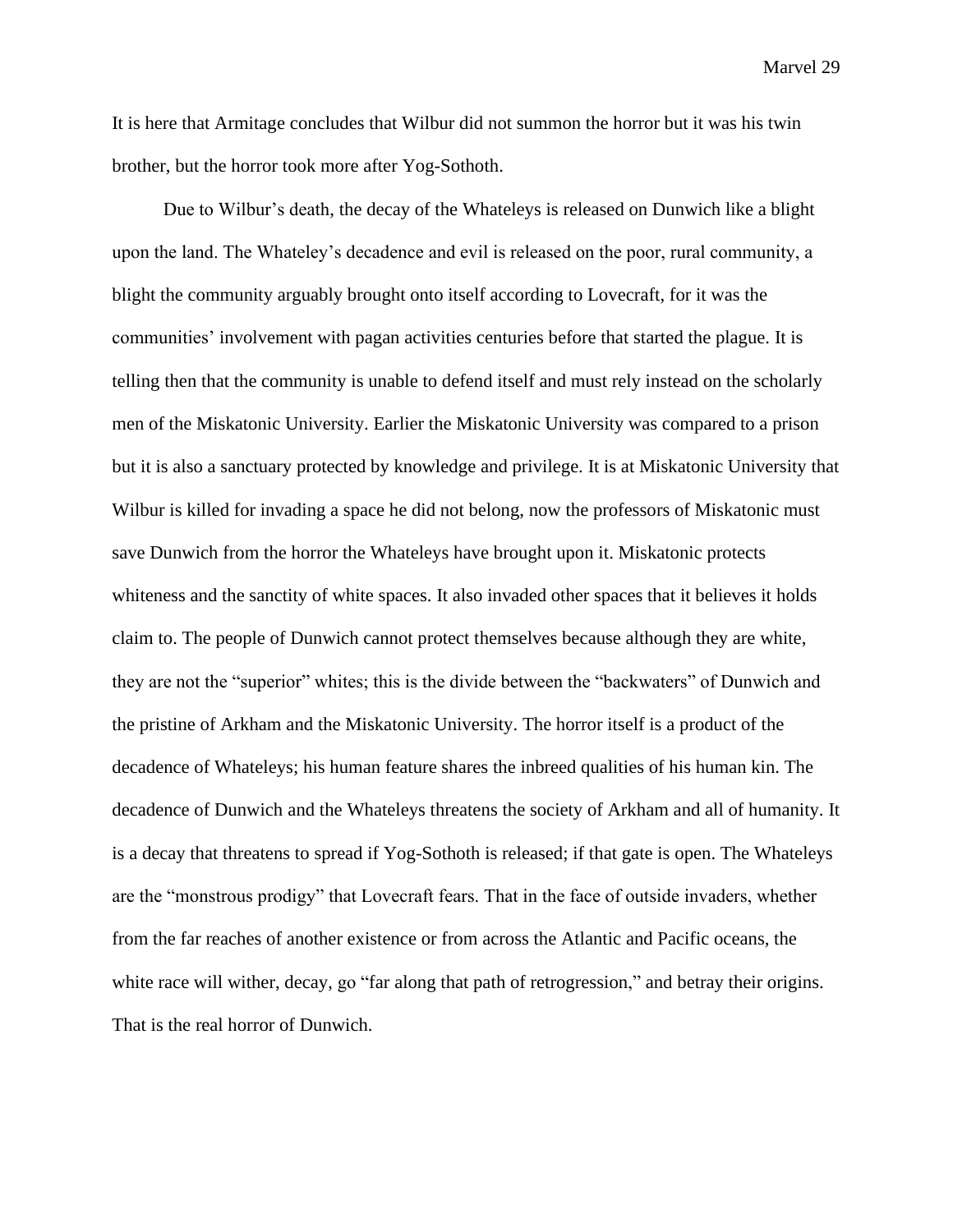#### **Chapter 6:**

#### **One Drop of Fishman is a Fishman**

"The Shadow over Innsmouth" was written in 1931 but was published in 1936. The novella is something of a formula break for Lovecraft since the protagonist and narrator of the story, Robert Olmstead, is involved directly with the events of the novella unlike Francis in "The Call of Cthulhu" or "The Dunwich Horror" which was told with a third-person omniscient narrator. Robert Olmstead reveals to an unseen person that in the year 1927 he was taking a tour of New England as a rite of passage but trying to do so as frugally as possible. On his way to Arkham, Massachusetts he learns about a cheap bus that will take him to Arkham but unfortunately, the bus stops over in the seaside town of Innsmouth. An attendant at the bus station reveals that Innsmouth used to be a great place but after a plague swept through the town in the late 1800s Innsmouth has fallen to ruins. He says that the people of Innsmouth are much reviled around, he chalks it up to race prejudice but states he gets it because he's prejudiced against the Innsmouth citizens as well.

But the real thing behind the way folks feel is simply race prejudice—and I don't say I'm blaming those that hold it. I hate those Innsmouth folks myself…what a lot our New England ships used to have to do with queer ports in Africa, Asia, the South Seas, and everywhere else, and what queer kinds of people they sometimes brought back with' em. You've probably heard about the Salem man that came home with a Chinese wife, and maybe you know there's still a bunch of Fiji Islanders somewhere around Cape Cod. (Lovecraft 348)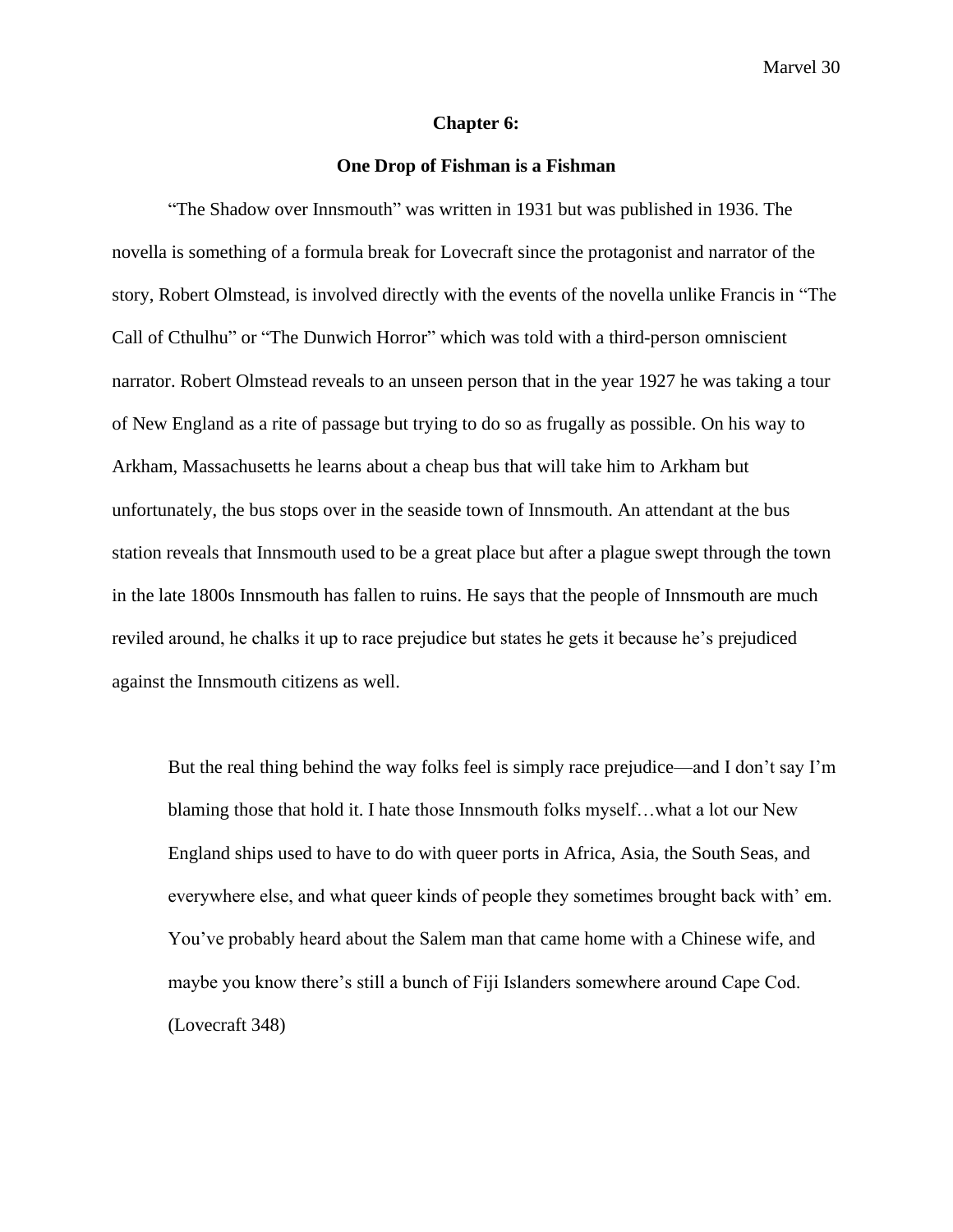The bus station attendant also reveals that a sailor named Obed Marsh was responsible for what little wealth the city has and his grandson nicknamed "Old Man Marsh" runs the town's mill. He also implies Obed had a foreign wife. A local museum attendant also reveals the claims of devilworship in Innsmouth are not completely unfounded since the town has renounced the Christian God and now worships a pagan deity known as Dagon. Olmstead takes the bus and arrives at Innsmouth where he finds it to be just as decayed and miserable as was described to him. He also notes how most of the citizens have a strange look about them, hunched over, with bulging eyes, with balding heads.

Much like Dunwich, Innsmouth is a small town in rural Massachusetts that has decayed and given itself to esoteric rituals, unlike Dunwich however Innsmouth's decay comes not from inbreeding but instead from miscegenation. The bus station attendant's comments about "queer influences" brings to mind the controversies of race-mixing. Miscegenation is a complicated topic in American history having been made soundly illegal in almost every state. The official policy of the US government was that one-drop of non-white blood made someone non-white. As defined by the African American Registry, a comprehensive online database on African-American history.

The one-drop rule once an American spoken phrase morphed into a legal term used to separate white citizens from all others. It holds that a person with any trace of Black African ancestry (however small or invisible) cannot be considered white. Beginning with the [Middle Passage](https://aaregistry.org/story/the-middle-passage-a-story/) and during the centuries of American slavery, people had interracial relationships, both forced and voluntary. In the Colonial years, free people of mixed race (free people of color) were considered legally white if individuals had less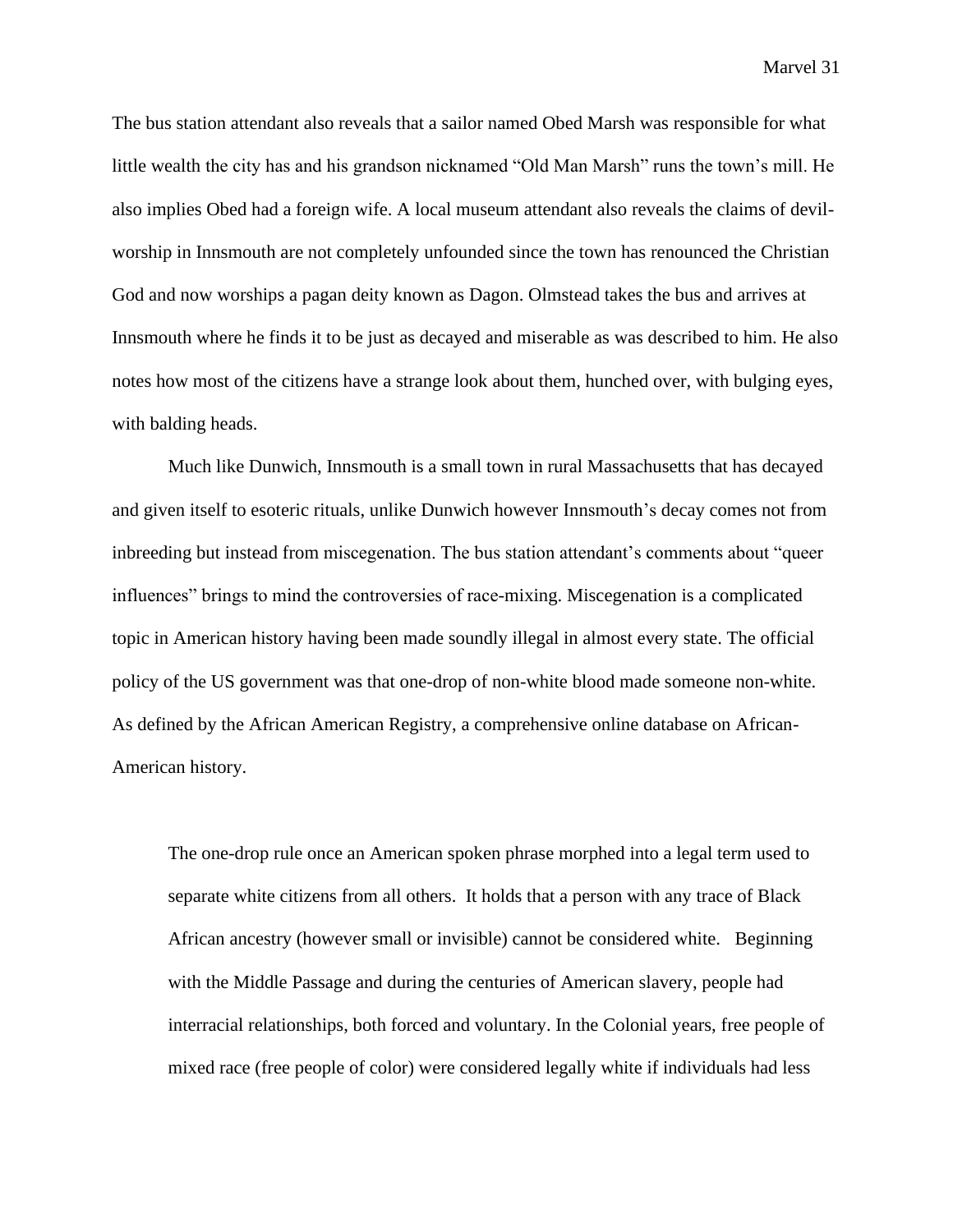than one-eighth or one-quarter African ancestry (depending on the state). Many mixedrace people were absorbed into the majority culture based simply on appearance,

associations and carrying out community responsibilities. (African American Registry) The child of an African American and a white American is an African American child; its mixed heritage used to be disregarded in American law. It is this "queer influence" that has damned Innsmouth and made its citizens into inhuman monsters. The citizens' disfigurement is a result of their mixed-race heritage, they are abominations in the same way that America used to view mixed-race couples and children. The paranoia and hatred surrounding Innsmouth is the paranoia and hatred of miscegenation and the invasion upon whiteness. In the minds of many Americans, the end of the white race came through race-mixing.

Robert Olmsted eventually learns the truth about Innsmouth from Zardok Allen; an elderly man who has lived in Innsmouth his whole life. Many years ago, Obed Marsh came upon an island in the Pacific where the islanders were given gold and jewelry by fish people from the sea, in exchange the islanders would provide the fish people with human sacrifices and would mate with the fish people. The offspring of human and fish people's relations start out looking human but as they grow older would begin to take on fish-like qualities until eventually, they become full-fish people. Obed established trade with the Islanders however one day he finds that the island has been destroyed by other tribes of islanders who wanted to put a stop to the fish people mating. Obed uses an artifact given to him by the islanders and summons a group of fishmen to Innsmouth and renounces the Christian God in favor of Dagon. Obed tries to get the citizens of Innsmouth to go along with a similar deal to the ones the islanders had with the fish people but they reject it and arrest Obed. Later on, the fish people rise from the ocean and massacre the town forcing the townspeople to make a pact with Dagon, to continue the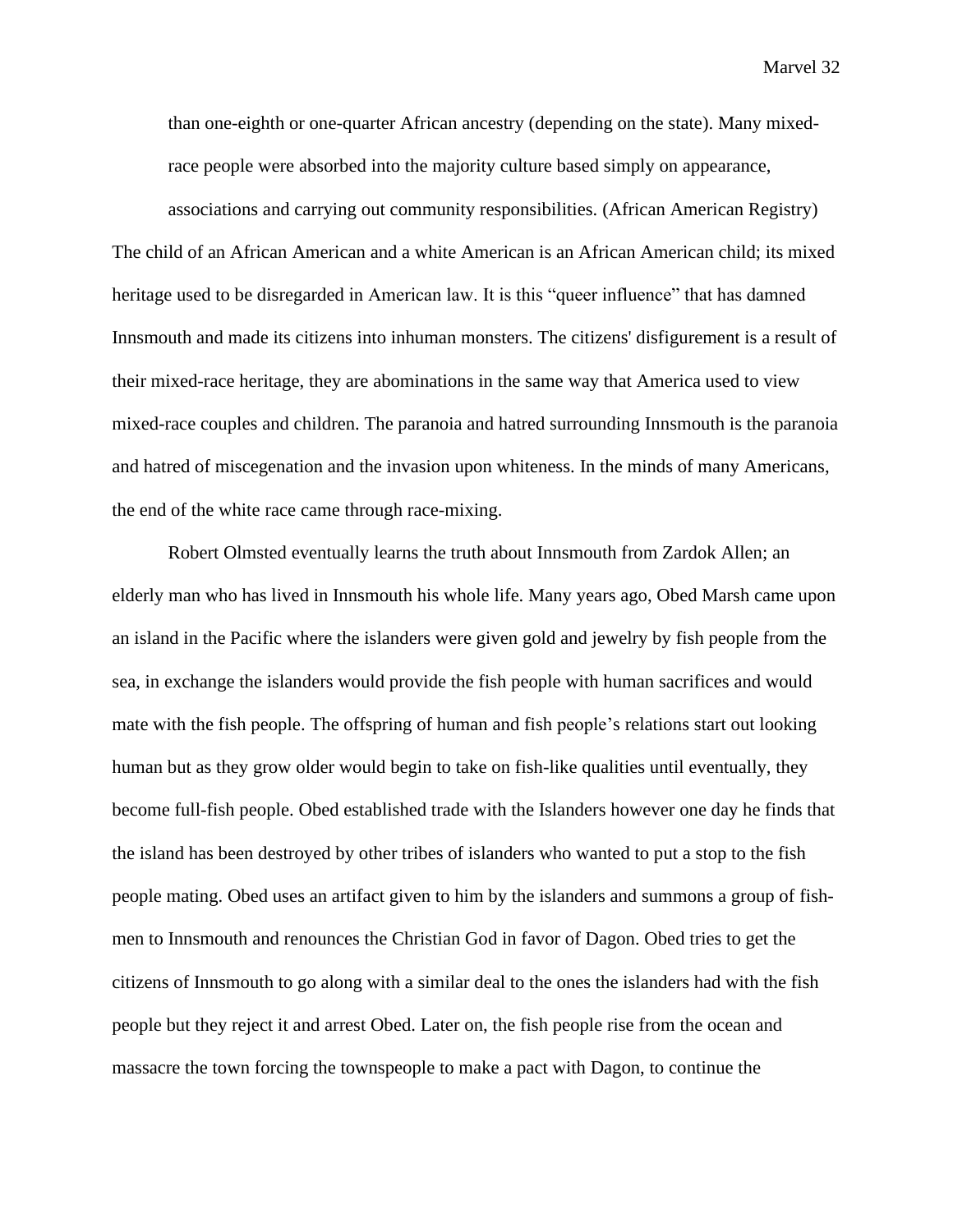sacrifices, and mate with the fish people. Obed's wife was a fish person and thus all his descendants are becoming fish people as well, he had a normal-looking daughter who was educated in Europe but never returned to Innsmouth instead marrying a man from Arkham. Zardok also reveals the fish people are immortal and someday they will rise from the sea, take the land from humanity, and worship the Great Old Ones. Robert Olmstead escapes Innsmouth but learns that he is a descendant of Obed Marsh and is transforming into a fishman himself.

It was then that I began to study the mirror with mounting alarm. The slow ravages of disease are not pleasant to watch, but in my case there was something subtler and more puzzling in the background…Could it be that I was coming to resemble my grandmother and uncle Douglas? (Lovecraft 397).

The novella ends with Olmstead resolving himself to join his family in the sea.

The idea of racial purity is a myth because virtually every American has some mixed blood somewhere in their heritage. In this regard Robert Olmstead realizing he's part Fishman and therefore a Fishman illuminates perhaps unintentionally the fallacy of racial purity. White supremacy is a fantasy by every definition of the word. It is based on a history that did not happen, and scientific facts that have been roundly rejected. Yet some people still cling to that fantasy even today. "The Shadows Over Innsmouth" showcases the paranoia that white supremacy is a fantasy, that the white man is no purer than the very people he seeks to oppress. To believe in purity one must define what is pure, and the purity as established by American white supremacy is impossible and it is often merely an excuse to project power over insecurity and weakness. It is a way to hold onto the belief that one race is inherently better than another. The paranoia is the realization that maybe that is not true.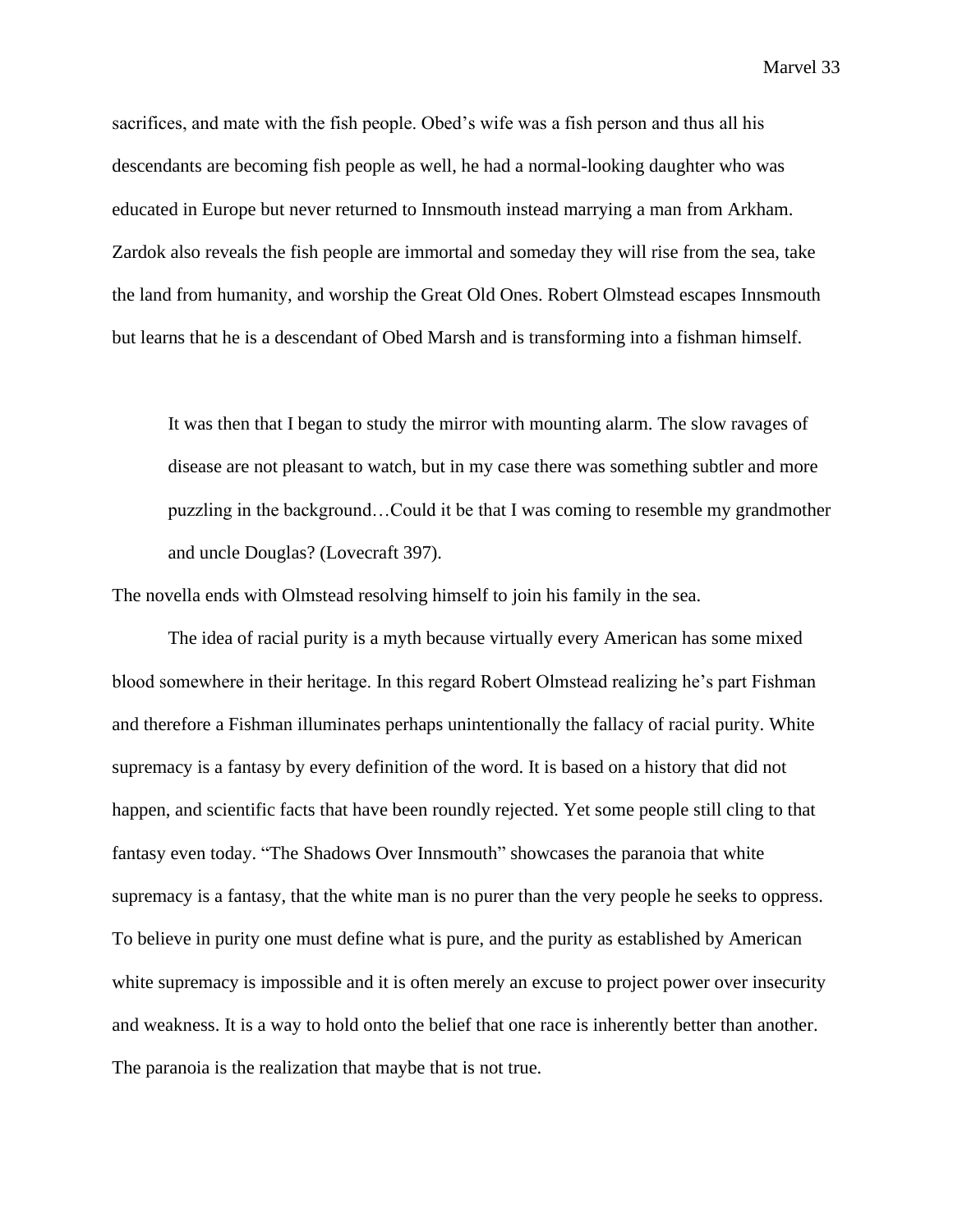#### **Chapter 7:**

# **The Seed of Fear Still Grows**

The political paranoia that Lovecraft's work embodies did not begin in the 1920s and 1930s. The seeds of his paranoia and prejudices were planted in colonial times and have been growing ever since. What Lovecraft's works: his poems, his novellas, and his short stories, show is the branch of paranoia that was growing in his time. His works give us a chance to view the fears and anxieties that America was experiencing in Lovecraft's time. However, that seed of fear still grows in modern America. At the beginning of his article, "The Paranoid Style in American Politics." Hofstadter writes that "American politics has often been an arena for angry minds." (Holfstader) The arena invokes imagery of conflict and battle. Anger is oftentimes an expression of fear and paranoia. It is not hard to see the paranoid style in modern American rhetoric. As stated previously Trump's campaign was based on an "Us vs Them" political rhetoric in which he positioned the average American citizens against the elites of society. In this speech from 2016 about illegal immigration, he said as much.

The truth is our immigration system is worse than anybody ever realized. But the facts aren't known because the media won't report on them. The politicians won't talk about them and the special interests spend a lot of money trying to cover them up because they are making an absolute fortune… The fundamental problem with the immigration system in our country is that it serves the needs of wealthy donors, political activists and powerful, powerful politicians… Let me tell you who it does not serve. It does not serve you the American people. Doesn't serve you. When politicians talk about immigration reform, they usually mean the following, amnesty, open borders, lower wages.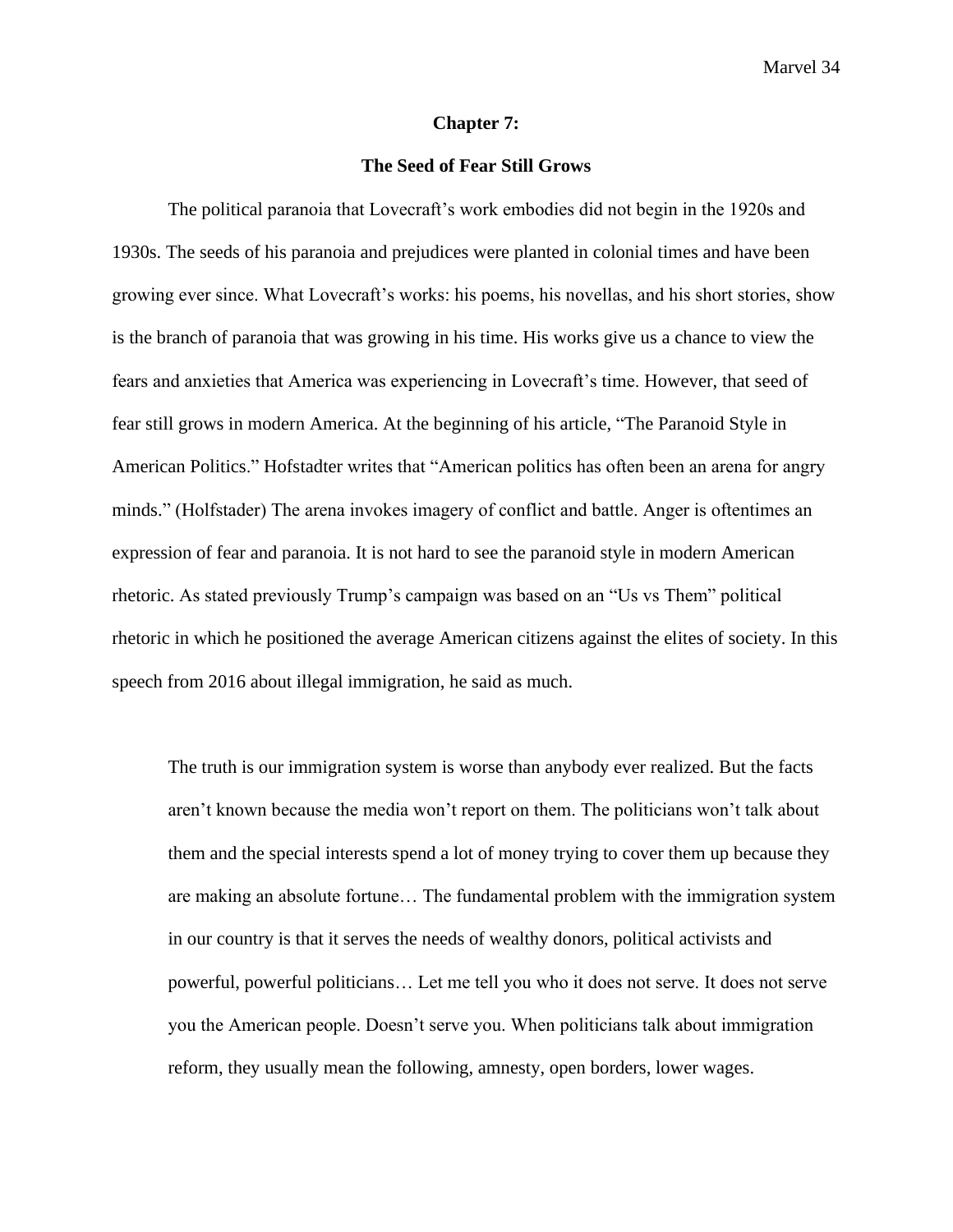Immigration reform should mean something else entirely. It should mean improvements to our laws and policies to make life better for American citizens. (Trump)

Trump, when discussing the flaws of the American immigration system, places the blame on the "of wealthy donors, political activists and powerful, powerful politicians." Trump frames illegal immigration as something that benefits these powerful elites and inconveniences the American citizen. In this speech, Trump uses immigration as a platform to discuss the nation's internal enemy; the elites who allow Mexican immigrants to cross the border illegally. This is the paranoid style in action in 21<sup>st</sup> century America; the cults that Lovecraft writes about are not dissimilar to the elites that Trump discusses.

The themes of being usurped are still deeply embedded in far-right extremists. A chant during the Charlotteville Rally, a rally held by white supremacists, was the repeated cry "Jews will not replace us!". This brings to mind the paranoia Lovecraft presented in "Providence 2000" A.D." and "Finklestein"s Cross-Way". The doomsday prophecy of "Providence 2000 A.D." is still used today; how the paranoid style of the potential renaming of Atwell Avenue in 1912 is still evoked in modern America. It is difficult to read the paranoia presented in this poem and not think about recent controversy revolving around Civil War memorials as well as other landmarks and titles that have been deemed problematic. The cries to tear down these potentially offensive monuments, monuments with troubled histories and dubious intents, are being met with similar rhetoric. How often has the phrase "heritage, not hate" been spoken in the last few years? How often has the slippery slope argument been used? Former President Donald Trump used the argument that since statues of former slave owners were being taken down then other slave owner statues might be taken down. If the left wants to take down statues of Robert E. Lee and remove Andrew Jackson from the twenty-dollar bill then how long before they target George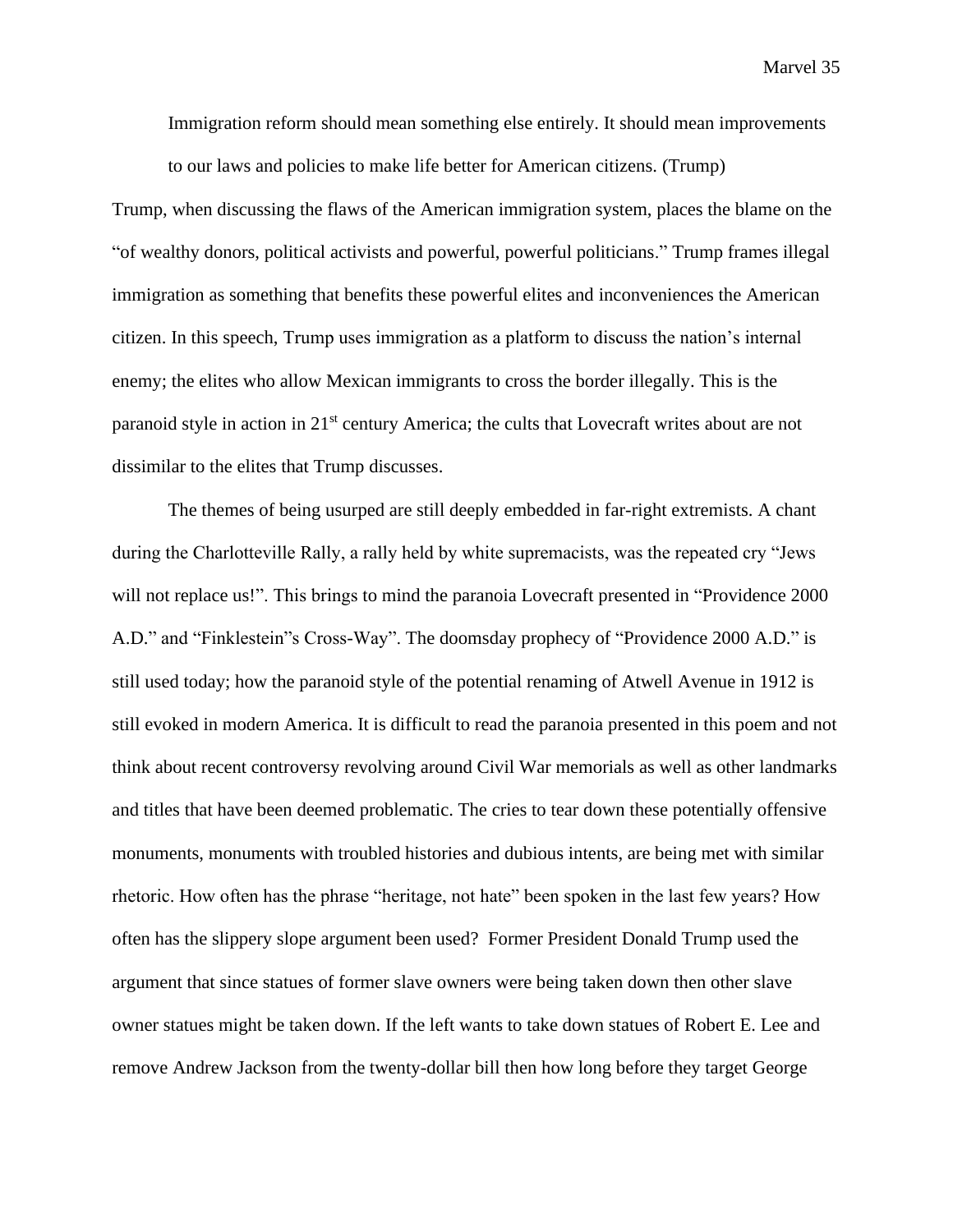Washington or Thomas Jefferson. The paranoia of being replaced still rings today in modern political discourse; the fears that are represented in "Providence 2000 A.D." are still a part of modern American discourse.

While some of Lovecraft's themes and paranoias are distinctly American and distinctly of his time there is a certain universal appeal to Lovecraftian horror. Imagine a scenario, not unlike Plato's Allegory of the Cave. You are isolated in a cave, you were born in the cave, raised in the cave, knowing nothing of the world outside the cave. The only reality you know is the shadows projected on the wall. Then, one day, you are shown the true world in all its horrifying glory. You see how vast the world truly is, the totality of reality, you gaze into reality and you come to a startling realization. Your existence is a lie, your experiences are false, and you are insignificant in the scale of everything.

After your eyes are opened to the truth you are shoved back into the cave. You go back to staring at the shadows dancing on the walls, but you know the truth now. You know the shadows are fake and you know that you are an insignificant speck. This realization crushes your mind and drives you insane. The truth did not liberate you, it destroyed you. What is worse is that you discovered in your gazing of the vast reality that there are beings far beyond your comprehension. They are the true rulers of the world, the gods who have existed for eons before you and will exist eons after you. You are an ant to them, a being made of nothing but space dust who will someday be dust again. These old gods do not care and they are beyond what our language could possibly describe. They cannot be killed and even if they die, they are still dreaming, waiting for the time to awaken and destroy all that humanity has built. So, you stare at your shadows, knowing the truth, you can suffer quietly and keep the truth to yourself. You might try to tell the others in the cave about what you have learned but they will not accept it.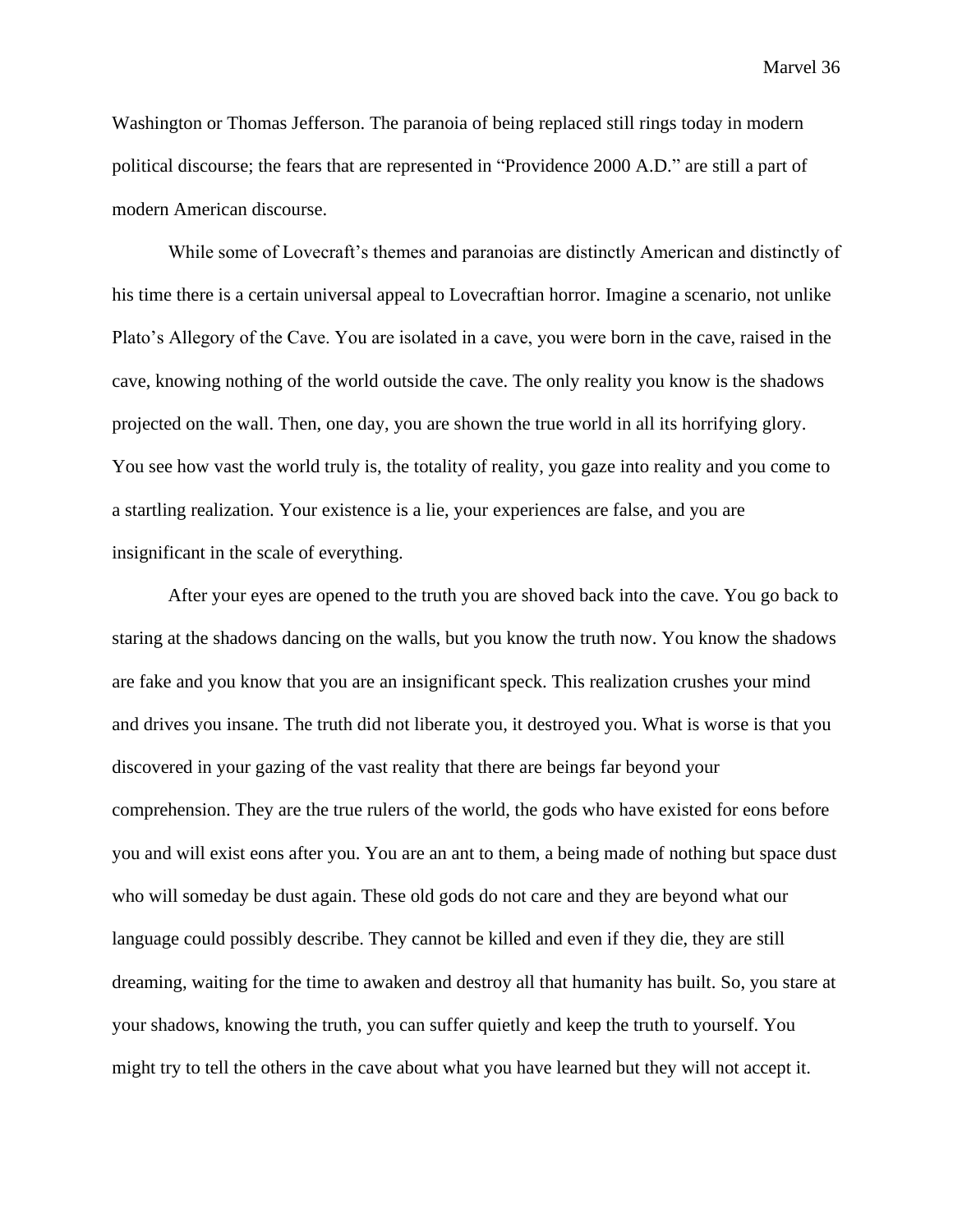Regardless of what you do, the truth is you are nothing but dust. That is the existential dread and fear that Lovecraft's work can inspire. Was Lovecraft a bigot? Yes. However, his work gives us such a unique snapshot of America; with all its fears, paranoia, and anxieties. His work allows scholars and critics to continue to examine these fears, paranoia, and anxieties through the lens of Lovecraft's fiction. His work also established a sub-genre of horror that continues to be made by creators from all walks of life; even those Lovecraft himself would have despised and feared.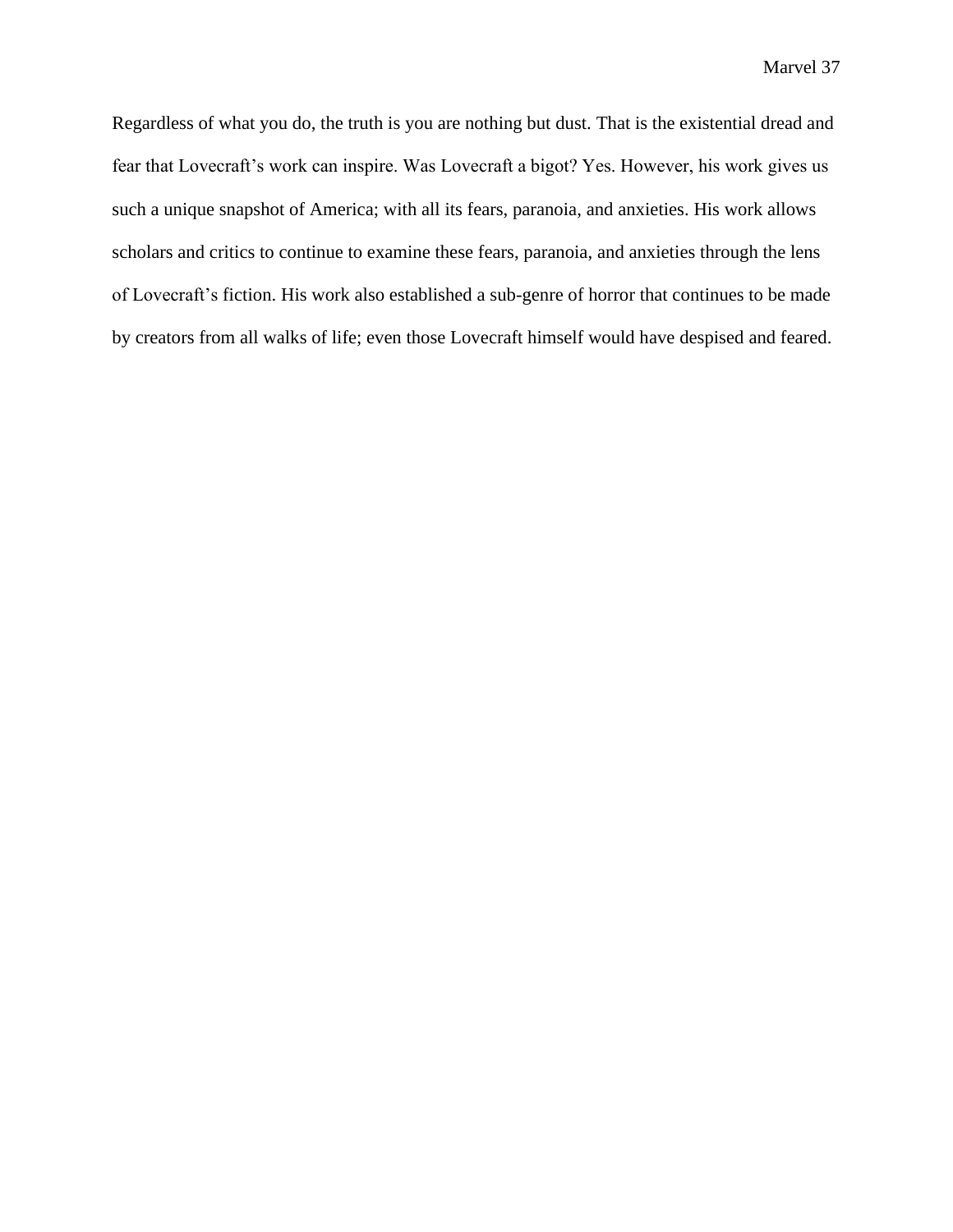# Works Cited

Ellis, Phillip A. "The Construction of Race in the Early Poetry of H. P. Lovecraft." *Lovecraft Annual*, no. 4, 2010, pp. 124–35, [https://www.jstor.org/stable/26868414. Accessed 10](https://www.jstor.org/stable/26868414.%20Accessed%2010%20Apr.%202022)  [Apr. 2022.](https://www.jstor.org/stable/26868414.%20Accessed%2010%20Apr.%202022)

"The Eugenics Crusade." Ferrari, Michelle, director. *American Experience*, season 30, episode 11, PBS, 2018.

Hofstadter, Richard. "The Paranoid Style in American Politics." *Harper's Magazine* , 23 Mar. 2021, https://harpers.org/archive/1964/11/the-paranoid-style-in-american-politics/.

Lovecraft, Howard P. "In A Major Key." *The Conservative*, vol. 1, no. 2, July 1915, pp. 43–46.

Lovecraft, H.P. (Howard Phillips), "Providence in 2000 A.D." *Howard P. Lovecraft collection.* Brown Digital Repository. Brown University Library. <https://repository.library.brown.edu/studio/item/bdr:425725/>

Iyengar, Rishi, and Donald Trump. "Read Donald Trump's Speech On Immigration." *Time*, Time, 29 Apr. 2021, time.com/4475349/donald-trumps-speech-immigration-transcript/.

Joshi, S. T., editor. "The Call of Cthulhu." *The Complete Cthulhu Mythos Tales*, by Howard Phillips Lovecraft, Sterling Publishing Company, 2016, pp. 36–61.